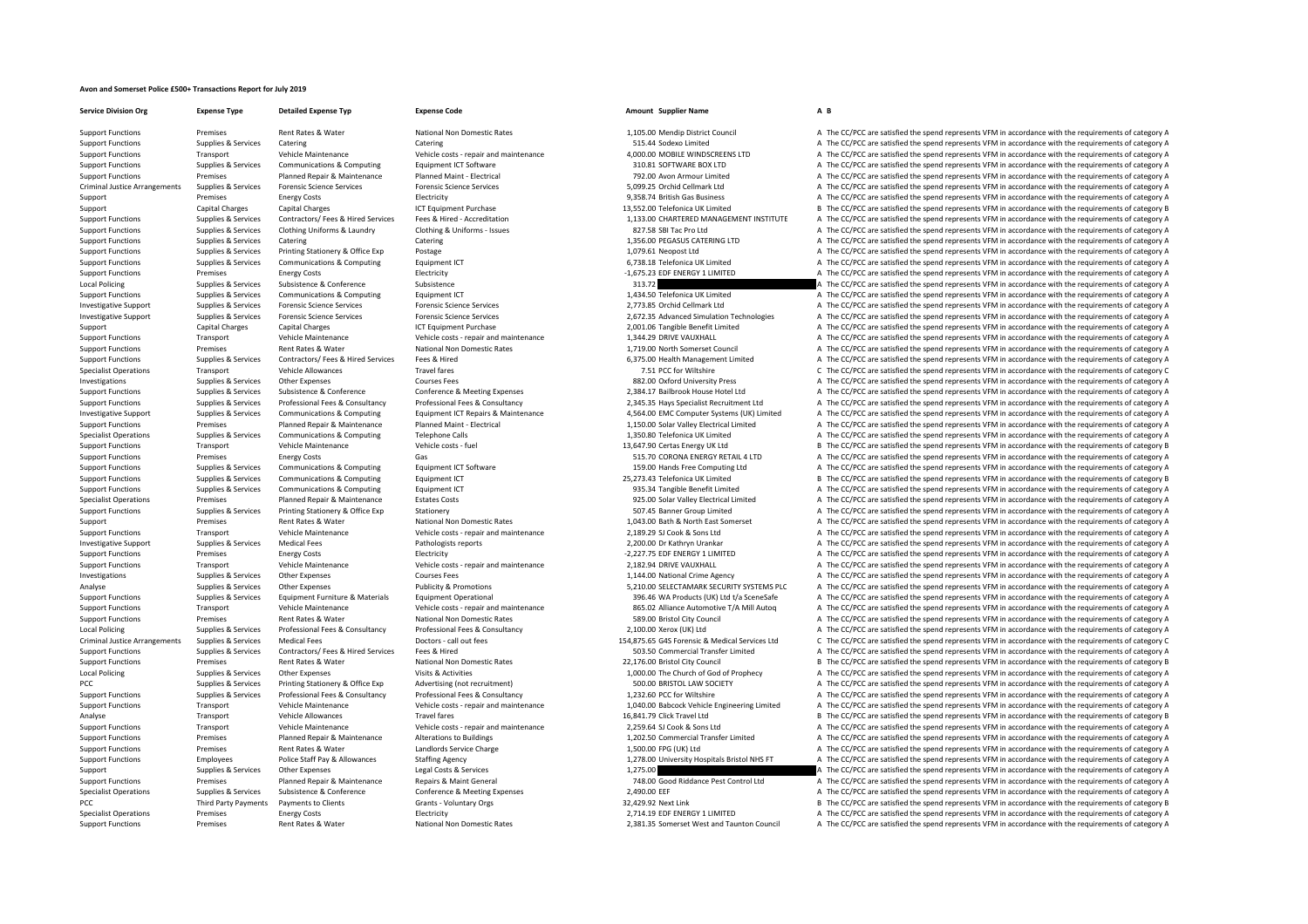Support Functions Supplies & Services Communications & Computing Telephone Calls 12,048.61 Vodafone 12,048.61 Vodafone B The CC/PCC are satisfied the spend represents VFM in accordance with the requirements of category B

Support Eurotions Transport Vehicle Maintenance Vehicle costs-repair and maintenance Vehicle costs-repair and maintenance Vehicle costs-repair and maintenance 745.59 Foray Motor Group Ltd (Parts) A The CC/PCC are satisfied Investigative Support Support Support Supportes Forensic Science Services Forensic Science Services Forensic Science Services Forensic Science Services Forensic Science Services (and Support of the Support of the Support o

PCC Supplies A Supplies A Services Catering Catering Catering Catering Catering Catering Catering Catering Catering Catering Catering Catering Catering Catering Catering Catering Catering and the computation of the Categor Analyse Click Transport Vehicle Allowances Travel fares Frame Travel fares and the spend represents VFM in accordance with the requirements of category A The CC/PCC are satisfied the spend represents VFM in accordance with Support Functions Premises Rent Rates & Water National Non Domestic Rates 1,817.00 Bath & North East Somerset A The CC/PCC are satisfied the spend represents VFM in accordance with the requirements of category A Specialist Operations Transport Vehicle Maintenance Vehicle costs – fuel Vehicle costs – fuel Vehicle costs – fuel Spend The CC/PCC are satisfied the spend represents VFM in accordance with the requirements of category A Support Functions Supplies & Services Other Expenses Cost Of Appeals Cost Of Appeals 11,626.46 B The CC/PCC are satisfied the spend represents VFM in accordance with the requirements of category B Criminal Justice Arrangements Supplies & Services Other Expenses Courses Fees Supplies and The Investigator A The CC/PCC are satisfied the spend represents VFM in accordance with the requirements of category A Support Functions Premises Energy Costs Electricity Electricity Electricity Electricity 11,135.07 EDF ENERGY 1 LIMITED B The CC/PCC are satisfied the spend represents VFM in accordance with the requirements of category B Support Functions Transport Vehicle Hire Hire Hired Vehicle Costs Hired Vehicle Costs Hired Vehicle Costs and the COUNTY CARS A The CC/PCC are satisfied the spend represents VFM in accordance with the requirements of categ Support Functions Transport Vehicle Maintenance Vehicle costs commissioning 596.00 Vehicle Livery Solutions Ltd A The CC/PCC are satisfied the spend represents VFM in accordance with the requirements of category A Specialist Operations Employees Police Pay & Allowances Police Chief Inspector - Basic Pay/NI/Pens/Allow 13.653.06 PCC for Wiltshire C The CC/PCC are satisfied the spend represents VFM in accordance with the requirements o Support Functions Transport Vehicle Maintenance Vehicle costs ‐ repair and maintenance 2,119.90 SJ Cook & Sons Ltd A The CC/PCC are satisfied the spend represents VFM in accordance with the requirements of category A Support Functions Third Party Payments Other Local Authorities or Forces Contributions to Other Forces Forces (Support Equipment A The CC/PCC are satisfied the spend represents VFM in accordance with the requirements of ca Support Capital Charges Capital Charges Construction & Conversion Fees 7,500.00 HLMAD LIMITED A The CC/PCC are satisfied the spend represents VFM in accordance with the requirements of category A Support Functions Transport Vehicle Maintenance Vehicle costs - repair and maintenance 570.00 Bristol Auto Electrical Ltd A The CC/PCC are satisfied the spend represents VFM in accordance with the requirements of category Support Functions Transport Vehicle Maintenance Vehicle costs - repair and maintenance 956.43 My Garage Automotive Ltd A The CC/PCC are satisfied the spend represents VFM in accordance with the requirements of category A Support Functions Supportes Support Communications & Computing Equipment ICT 802.44 Telefonica UK Ltd A The CC/PCC are satisfied the spend represents VFM in accordance with the requirements of category A Support Functions Premises Premises Energy Costs Electricity Electricity Electricity Electricity Electricity Environment ICT Hardware Purch a Support ENERGY 1 LIMITED A The CC/PCC are satisfied the spend represents VFM in A The CC/PCC are satisfied the spend represents VEM in accordance with the requirements of category A Support Functions Supplies & Services Professional Fees & Consultancy Professional Fees & Consultancy Professional Fees & Consultancy and The Services 1,716.87 A The CC/PCC are satisfied the spend represents VFM in accorda Support Functions Transport Vehicle Maintenance Vehicle costs - repair and maintenance Vehicle costs - repair and maintenance 775.00 GLOUCESTER ROAD GEARBOXES LTD A The CC/PCC are satisfied the spend represents VFM in acco Support Functions Supplies & Services Printing Stationery & Office Exp Postage Professional Fees & Consultancy<br>
A The CC/PCC are satisfied the spend represents VFM in accordance with the requirements of category A The Supp Investigations Supplies & Services Professional Fees & Consultancy Professional Fees & Consultancy Professional Fees & Consultancy 507.39 A The CC/PCC are satisfied the spend represents VFM in accordance with the requireme PCC Third Party Payments Payments to Clients Grants Voluntary Orgs Grants Voluntary Orgs 16,256.50 The Southmead Project B The CC/PCC are satisfied the spend represents VFM in accordance with the requirements of category B Support Functions Transport Vehicle Maintenance Vehicle costs repair and maintenance 956.43 My Garage Automotive Ltd A The CC/PCC are satisfied the spend represents VFM in accordance with the requirements of category A Support Functions Supplies & Services Other Expenses Courses Fees Courses Fees Courses Fees 598.00 PCC for Hampshire A The CC/PCC are satisfied the spend represents VFM in accordance with the requirements of category A The Employees Police Staff Pay & Allowances Staffing Agency 1,750.00 Hays Specialist Recruitment Ltd A The CC/PCC are satisfied the spend represents VFM in accordance with the requirements of category A Support Functions Transport Vehicle Maintenance Vehicle costs - repair and maintenance 3,884.22 TOLLGATE HIRE LTD A The CC/PCC are satisfied the spend represents VFM in accordance with the requirements of category A Analyse Employees Police Staff Pay & Allowances Staffing Agency Staffing Agency 18,257.56 Matrix SCM Ltd B The CC/PCC are satisfied the spend represents VFM in accordance with the requirements of category B Support Functions Employees Indirect Employee Expenses Direct Medical Intervention Direct Medical Intervention 2,682.56 Health Assured Limited A The CC/PCC are satisfied the spend represents VFM in accordance with the requ A The CC/PCC are satisfied the spend represents VFM in accordance with the requirements of category A Support Premises Planned Repair & Maintenance Servicing - Mechanical Plant 10,395.00 NETWORK SECURITY SYSTEMS EUROPE (UK B The CC/PCC are satisfied the spend represents VFM in accordance with the requirements of category B Support Functions Premises Unplanned Repair & Maintenance Responsive Maint - Flectrical 3.150.00 Solar Valley Flectrical Limited A The CC/PCC are satisfied the spend represents VFM in accordance with the requirements of ca Support Functions Supplies & Services Communications & Computing Equipment ICT Software 14,202.65 WPC Software Ltd B The CC/PCC are satisfied the spend represents VFM in accordance with the requirements of category B Analyse Employees Police Staff Pay & Allowances Staffing Agency 16,943.18 Matrix SCM Ltd B The CC/PCC are satisfied the spend represents VFM in accordance with the requirements of category B Support Functions Supplies & Services Communications & Computing Equipment ICT Repairs & Maintenance 2,419.00 Basware Holdings Limited A The CC/PCC are satisfied the spend represents VFM in accordance with the requirements Support Functions Supplies & Services Other Expenses Legal Costs & Services Persuas Legal Costs & Services Persuas Legal Costs & Services 980.00 A The CC/PCC are satisfied the spend represents VFM in accordance with the re Support Functions Third Party Payments Other Local Authorities or Forces Contributions to Other Forces ASUAS DUTROPOLITAN POLICE SERVICE BEROPOLITAN POLICE SERVICE BEROFT BORE THE CC/PCC are satisfied the spend represents Specialist Operations Employees Police Pay & Allowances Police Inspector - Basic Pay/NI/Pens 4,951.57 PCC for Wiltshire A The CC/PCC are satisfied the spend represents VFM in accordance with the requirements of category A Roads Policing Supplies & Services Printing Stationery & Office Exp Postage Postage Printing Stationery & Office Exp Postage exports Postage Postage 6,082.25 A The CC/PCC are satisfied the spend represents VFM in accordanc Specialist Operations Employees Employees Police Pay & Allowances Police Chief Inspector - Basic Pay/NI/Pens/Allow<br>Criminal Justice Arrangements Supplies & Services Other Expenses Courses Fees Courses Fees Supplies A The C Criminal Justice Arrangements Supplies & Services Other Expenses Courses Fees Courses Fees 946.00 PCC for Devon & Cornwall A The CC/PCC are satisfied the spend represents VFM in accordance with the requirements of category Support Supplies & Services Other Expenses Payment of Claims – 3rd Party 21,984.00 21,984.00 B The CC/PCC are satisfied the spend represents VFM in accordance with the requirements of category B<br>Support of the spend repres Premises Energy Costs Electricity Electricity and the contract Contract Contract A The CC/PCC are satisfied the spend represents VFM in accordance with the requirements of category A Roads Policing Supplies & Services Printing Stationery & Office Exp Stationery 533.50 Pitney Bowes Ltd A The CC/PCC are satisfied the spend represents VFM in accordance with the requirements of category A Investigations Third Party Payments Contribution Contribution Contribution Contribution Contribution Contribution Contribution Contribution Contribution Contribution Contribution Contribution and the spend represents VFM i Travel fares Travel fares Travel fares and the special C The CC/PCC are satisfied the spend represents VFM in accordance with the requirements of category C The CC/PCC are satisfied the spend represents VFM in accordance w Support Functions Supplies & Services Communications & Computing Equipment ICT Consumables 4.472.00 Tangible Benefit Limited A The CC/PCC are satisfied the spend represents VFM in accordance with the requirements of catego Support Functions Premises Planned Repair & Maintenance Premises Costs and the second Premises Costs 9,920.00 Commercial Transfer Limited A The CC/PCC are satisfied the spend represents VFM in accordance with the requireme Suppliers & Suppliers & Communications & Computing Equipment ICT Repairs & Maintenance 1,902.00 Microsoft Ltd A The CC/PCC are satisfied the spend represents VFM in accordance with the requirements of category A The CC/PC Support Functions Supplies & Services Professional Fees & Consultancy Professional Fees & Consultancy Professional Fees & Consultancy Professional Fees & Consultancy Professional Fees & Consultancy Professional Fees & Cons Support Supplies & Services Other Expenses Legal Costs & Services 1,150.00 A The CC/PCC are satisfied the spend represents VFM in accordance with the requirements of category A Support Functions Transport Vehicle Maintenance Vehicle Costs – repair and maintenance Vehicle costs – repair and maintenance a Support Thames Limited A The CC/PCC are satisfied the spend represents VFM in accordance with Support Eunctions Third Party Payments Other Local Authorities or Forces Contributions to Other Forces sentos to the reproduction of category A The CC/PCC are satisfied the spend represents VFM in accordance with the requi Analyse Transport Vehicle Allowances Travel fares Travel fares 11,061.39 Click Travel Ltd B The CC/PCC are satisfied the spend represents VFM in accordance with the requirements of category B Support Supplies & Services Other Expenses Courses Fees Courses Fees 1,600.00 Street2Boardroom CIC A The CC/PCC are satisfied the spend represents VFM in accordance with the requirements of category A Investigative Support Supplies & Services Forensic Science Services Forensic Science Services Forensic Science Services Forensic Science Services and Devices 2,470.42 Orchid Cellmark Ltd A The CC/PCC are satisfied the spen Support Functions Supplies & Services Communications & Computing Equipment ICT 71,063.11 Telefonica UK Limited C The CC/PCC are satisfied the spend represents VFM in accordance with the requirements of category C Operational Support Supplies & Services Other Expenses Courses Fees Courses Fees 1,548.00 College of Policing Ltd A The CC/PCC are satisfied the spend represents VFM in accordance with the requirements of category A Support Functions Premises Premises Rent Rates & Water National Non Domestic Rates 1,289.00 Bristol City Council A The CC/PCC are satisfied the spend represents VFM in accordance with the requirements of category A The CC/ Roads Policing Supplies Services Clothing Uniforms & Laundry Clothing & Uniforms – Issues 1,200.00 Scott Leathers A The CC/PCC are satisfied the spend represents VFM in accordance with the requirements of category A The Cr Support Functions Premises Rent Rates & Water Landlords Service Charge 2,728.54 MENDIP DISTRICT COUNCIL A The CC/PCC are satisfied the spend represents VFM in accordance with the requirements of category A Dealing with the Public Supplies & Services Airwave Airwave Airwave Airwave Airwave Airwave Airwave Airwave Airwave Airwave Airwave Supplies Airwave Supplies Airwave Airwave 97,209.38 AIRWAVE SOLUTIONS LTD C The CC/PCC are A The CC/PCC are satisfied the spend represents VFM in accordance with the requirements of category A Supplies & Services Professional Fees & Consultancy Professional Fees & Consultancy Professional Fees & Consultancy Professional Fees & Consultancy Professional Fees & Consultancy Professional Fees & Consultancy Profession Specialist Operations Employees Police Staff Pay & Allowances & O/T Police Staff - Basic Pay/NI/Pens/Overtime 14,943.61 PCC for Gloucestershire C The CC/PCC are satisfied the spend represents VFM in accordance with the req Support Functions Premises Planned Repair & Maintenance Alterations to Buildings and Stow Moving and Storage) Ltd A The CC/PCC are satisfied the spend represents VFM in accordance with the requirements of category A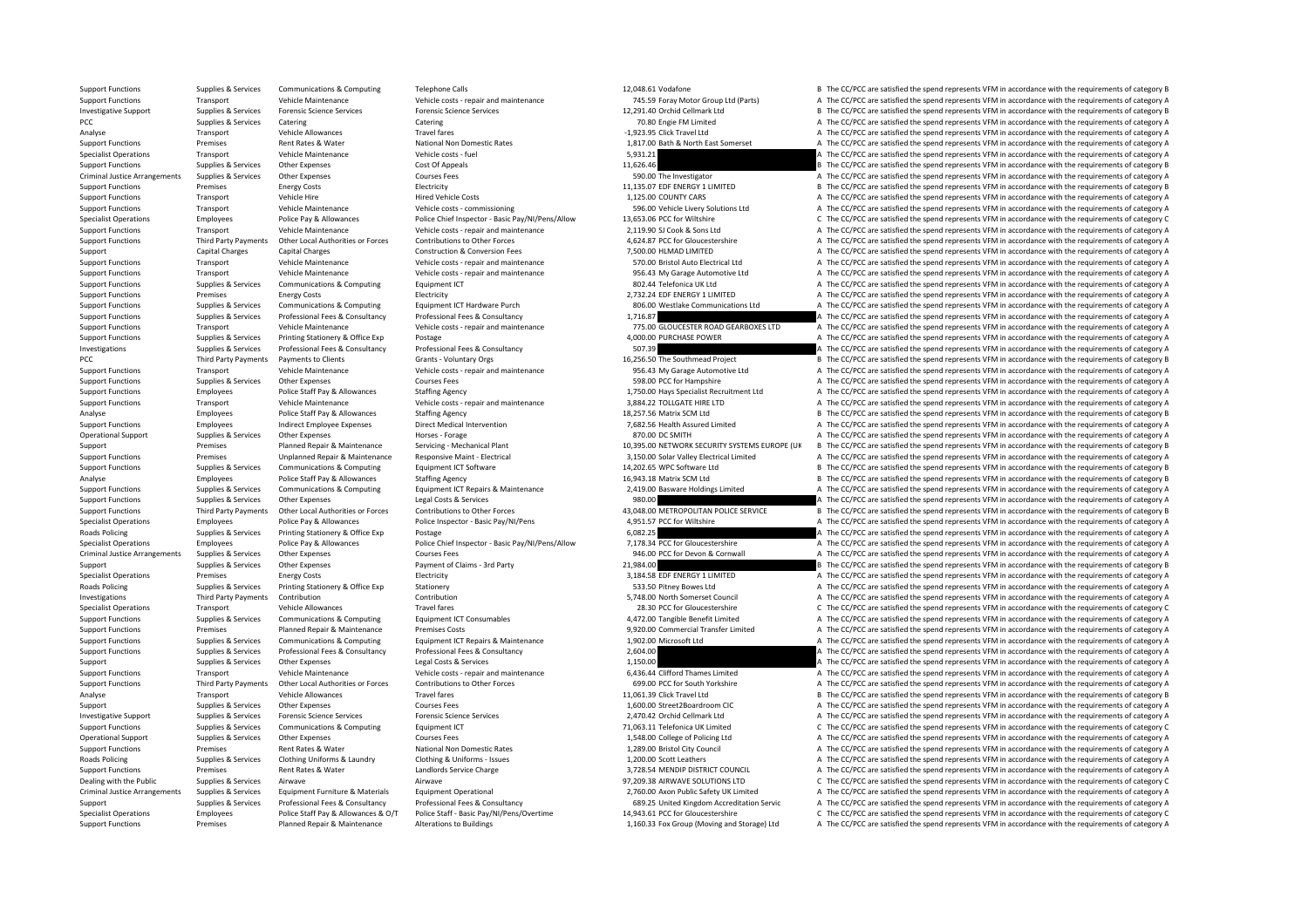Roads Policing Supplies & Services Equipment Furniture & Materials Publications including books 5,700.00 Firstcar Ltd A The CC/PCC are satisfied the spend represents VFM in accordance with the requirements of category A Support Functions Supplies & Services Communications & Computing Equipment ICT examples Equipment ICT examples and the Support Entity and the CO/PCC are satisfied the spend represents VFM in accordance with the requirement Support Functions Supplies & Services Contractors/ Fees & Hired Services Fees & Hired A The CONTROLL A The CONTROLL A The CC/PCC are satisfied the spend represents VFM in accordance with the requirements of category A Valu Support Functions Transport Vehicle Maintenance Vehicle costs – commissioning vehicle costs – commissioning vehicle costs – commissioning vehicle costs – commissioning vehicle costs – communications are vehicle costs – com A The CC/PCC are satisfied the spend represents VFM in accordance with the requirements of category A Support Functions Transport Vehicle Maintenance Vehicle costs – fuel Vehicle costs – fuel 29,450.06 Arval UK Ltd B The CC/PCC are satisfied the spend represents VFM in accordance with the requirements of category B Support Functions Supplies & Services Other Expenses Courses Fees Courses Fees A,445.85 Mark Wall Communications Ltd A The CC/PCC are satisfied the spend represents VFM in accordance with the requirements of category A Analyse Transport Vehicle Allowances Travel fares Travel fares and the Travel Ltd A The CC/PCC are satisfied the spend represents VFM in accordance with the requirements of category A Support Support Support Support Other Expenses Support Courses Fees Services Courses Fees 3,200.00 Alecto Forensic Services Ltd A The CC/PCC are satisfied the spend represents VFM in accordance with the requirements of cat Support Functions Transport Vehicle Maintenance Vehicle costs - commissioning 2,142.00 RS Fleet Installations Ltd A The CC/PCC are satisfied the spend represents VFM in accordance with the requirements of category A Support Functions Premises Unplanned Repair & Maintenance Responsive Maint - Electrical Support Personal ending the CO/PCC are satisfied the spend represents VFM in accordance with the requirements of category A Specialist Operations Computer of Category Allowances Police Pay & Allowances Police Pay Allowances Police Pay Allowances Police Insector - Rasic Pay NullPens 657894 PCC for Devon & Compuall a The CC/PCC are satisfied the Criminal Justice Arrangements Supplies & Services Forensic Science Services Forensic Science Services Forensic Science Services Forensic Science Services Forensic Science Services Services Services (1.496.25 Orchid Cellmar Support Functions Premises Energy Costs Electricity Electricity Electricity Electricity Electricity Electricity entity and the Support Electricity and the Support Electricity and the Support of the Support of the Support A Specialist Operations Supplies & Services Equipment Furniture & Materials Equipment Equipment 1,037.00 BOF Group Ltd A The CC/PCC are satisfied the spend represents VFM in accordance with the requirements of category A Support Functions Supplies & Services Communications & Computing Equipment ICT Software Equipment ICT Software 500.00 A The CC/PCC are satisfied the spend represents VFM in accordance with the requirements of category A Th Criminal Justice Arrangements Supplies & Services Other Expenses Courses Fees Courses Courses Courses Courses Courses Courses Courses Courses Courses Courses Courses Courses Courses Courses Courses Courses Courses Courses Specialist Operations Employees Police Staff Pay & Allowances & O/T Police Staff - Basic Pay/NI/Pens/Overtime 12,380.60 PCC for Gloucestershire C The CC/PCC are satisfied the spend represents VFM in accordance with the req Investigative Support Support Support Support Forensic Science Services Forensic Science Services Forensic Science Services Forensic Science Services Forensic Science Services (at each of the case of category B The CC/PCC Support Capital Charges Capital Charges Capital Charges Construction & Conversion Fees 2,300.00 Ridge & Partners LLP A The CC/PCC are satisfied the spend represents VFM in accordance with the requirements of category A The Servicing - Serverage Pumps & Septic 600.00 AWP Services Ltd A The CC/PCC are satisfied the spend represents VFM in accordance with the requirements of category A The Criteria and the result of the Services Category A The Support Functions Supplies & Services Communications & Computing Foulthment ICT Software Functions and The Computing Ltd A The CC/PCC are satisfied the spend represents VFM in accordance with the requirements of category A Specialist Operations Premises Rent Rates & Water Landlords Service Charge 75.12 DTZ DTL 75.12 DTZ DTL A The CC/PCC are satisfied the spend represents VFM in accordance with the requirements of category A Investigative Support Supplies & Services Forensic Science Services Forensic Science Services Forensic Science Services Forensic Science Services Forensic Science Services Forensic Science Services 506.10 Orchid Cellmark L B The CC/PCC are satisfied the spend represents VFM in accordance with the requirements of category B Support Functions Supplies & Services Contractors/ Fees & Hired Services Fees & Hired 914.40 S4 Training Consultancy Ltd A The CC/PCC are satisfied the spend represents VFM in accordance with the requirements of category A Support Functions Supplies & Services Catering Catering Catering Catering Catering Catering Catering Catering Catering Catering Catering Stategory A The CC/PCC are satisfied the spend represents VFM in accordance with the Support Functions Supplies & Services Other Expenses Legal Costs & Services Legal Costs & Services Legal Costs & Services 800.00 B The CC/PCC are satisfied the spend represents VFM in accordance with the requirements of ca B The CC/PCC are satisfied the spend represents VFM in accordance with the requirements of category B Operational Support Supplies & Services Other Expenses Horses - Farrier Costs 790.00 A H Ball A The CC/PCC are satisfied the spend represents VFM in accordance with the requirements of category A Support Functions Supplies & Services Communications & Computing Equipment ICT - 716.10 Telefonica UK Limited A The CC/PCC are satisfied the spend represents VFM in accordance with the requirements of category A Support Functions Transport Vehicle Maintenance Vehicle costs – fuel Vehicle costs – fuel 35,121.66 Arval UK Ltd B The CC/PCC are satisfied the spend represents VFM in accordance with the requirements of category B Sategor A The CC/PCC are satisfied the spend represents VFM in accordance with the requirements of category A Support Premises Rent Rates & Water Rents Rents Rents Rescue 1,680.00 Avon Fire & Rescue A The CC/PCC are satisfied the spend represents VFM in accordance with the requirements of category A Support Functions Premises Rent Rates & Water Rents 2,800.00 North Somerset Council A The CC/PCC are satisfied the spend represents VFM in accordance with the requirements of category A Support Functions Premises Rent Rates & Water National Non Domestic Rates 45,864.00 Bath & North East Somerset B The CC/PCC are satisfied the spend represents VFM in accordance with the requirements of category B Support Functions Premises Planned Repair & Maintenance Security 11,865.00 Avon Armour Limited B The CC/PCC are satisfied the spend represents VFM in accordance with the requirements of category B Specialist Operations Supplies & Services Equipment Furniture & Materials Equipment Operational Equipment Operational exacts and the Spend represents of the Spend represents VFM in accordance with the requirements of categ Criminal Justice Arrangements Premises Planned Repair & Maintenance Estates Costs 896.00 Blue Light Partnership A The CC/PCC are satisfied the spend represents VFM in accordance with the requirements of category A Investigative Support Supplies & Services Forensic Science Services Forensic Science Services Forensic Science Services Forensic Science Services and tubes and the status and the category and the comparations are a The CC/ Support Functions Transport Vehicle Maintenance Vehicle costs – tyres and tubes 1,144.00 GOODYEAR DUNLOP TYRES UK LTD A The CC/PCC are satisfied the spend represents VFM in accordance with the requirements of category A Co Support Capital Charges Capital Charges Construction & Construction & Conversion Works 2,000.00 IMT Ltd t/a Vislink A The CC/PCC are satisfied the spend represents VFM in accordance with the requirements of category A Dealing with the Public Supplies & Services Equipment Furniture & Materials Equipment Operational 5,510.75 Rocom Ltd A The CC/PCC are satisfied the spend represents VFM in accordance with the requirements of category A Supplies & Services Communications & Computing Equipment ICT Repairs & Maintenance 600.00 Accounting Officer Home Office A The CC/PCC are satisfied the spend represents VFM in accordance with the requirements of category A Support Functions Employees Police Staff Pay & Allowances Staffing Agency States States States Support Functions and the CONCC are satisfied the spend represents VFM in accordance with the requirements of category A The CO A The CC/PCC are satisfied the spend represents VFM in accordance with the requirements of category A Support Functions Transport Vehicle Maintenance Vehicle costs ‐ repair and maintenance SCS.00 DRIVE VAUXHALL A The CC/PCC are satisfied the spend represents VFM in accordance with the requirements of category A Specialist Operations Premises Rent Rates & Water Rents Rents Rents Rents Rents Rents Rents Rents Rents Rents Rents Rents Rents 2,879.64 DTZ DTL A The CC/PCC are satisfied the spend represents VFM in accordance with the re Support Third Party Payments Other Local Authorities or Forces Contributions to Other Forces 4,356.30 GMCA – GMP A The CC/PCC are satisfied the spend represents VFM in accordance with the requirements of category A Support Functions Supplies & Services Communications & Computing Equipment ICT Software Equipment ICT Software 6,632.28 EPI‐USE Labs Limited A The CC/PCC are satisfied the spend represents VFM in accordance with the requir Support Capital Charges Capital Charges Vehicle Conversions Vehicle Conversions 9,217.86 Ford Motor Company Limited B The CC/PCC are satisfied the spend represents VFM in accordance with the requirements of category B Support Functions Employees Police Staff Pay & Allowances Staffing Agency Staffing Agency 1,400.00 Hays Specialist Recruitment Ltd A The CC/PCC are satisfied the spend represents VFM in accordance with the requirements of Roads Policing Supplies Services Contractors/ Fees & Hired Services Fees & Hired 17,605.00 Bristol City Council Services B The CC/PCC are satisfied the spend represents VFM in accordance with the requirements of category B Specialist Operations Employees Employees Police Pay & Allowances Police Inspector - Basic Pay/NI/Pens 6,123.91 PCC for Gloucestershire C The CC/PCC are satisfied the spend represents VFM in accordance with the requirement Investigative Support Supplies & Services Forensic Science Services Forensic Science Services Forensic Science Services Forensic Science Services Forensic Science Services and a subspace and the controller that the control Support Functions Supplies & Services Equipment Eurniture & Materials Equipment Equipment Equipment Equipment Equipment Equipment Equipment a Service of Category A The CC/PCC are satisfied the spend represents VFM in accor Support Functions Premises Planned Repair & Maintenance Intruder Alarms 2,227.32 Sovereign Fire & Security Ltd A The CC/PCC are satisfied the spend represents VFM in accordance with the requirements of category A Support Functions Third Party Payments Other Local Authorities or Forces Contributions to Other Forces states and a 4,865.51 PCC for Gloucestershire A The CC/PCC are satisfied the spend represents VFM in accordance with th Criminal Justice Arrangements Supplies & Services Other Expenses Courses Fees Courses Fees 2,089.30 QA Ltd A The CC/PCC are satisfied the spend represents VFM in accordance with the requirements of category A The Criminal Support Functions Transport Vehicle Hire Member Hired Vehicle Costs and Hired Vehicle Costs 758.80 Scot Group Ltd A The CC/PCC are satisfied the spend represents VFM in accordance with the requirements of category A Roads Policing Premises Unplanned Repair & Maintenance Responsive Maint - Ext Works 805.00 AVON ROAD MARK LTD A The CC/PCC are satisfied the spend represents VFM in accordance with the requirements of category A Support Functions Premises Planned Repair & Maintenance Servicing - Lifts 1,448.98 Jackson Lift Services Ltd A The CC/PCC are satisfied the spend represents VFM in accordance with the requirements of category A Operational Support Third Party Payments Other Local Authorities or Forces Contributions to Other Forces Contributions to Other Forces 2.552.71 Flofuel Support Ltd A The CC/PCC are satisfied the spend represents VFM in acc Support Functions Premises Rent Rates & Water National Non Domestic Rates 614.00 South Gloucestershire Council A The CC/PCC are satisfied the spend represents VFM in accordance with the requirements of category A Support Functions Supplies & Services Equipment Furniture & Materials Equipment Equipment 2,455.00 Cardiac Science Holdings (UK) Ltd A The CC/PCC are satisfied the spend represents VFM in accordance with the requirements o A The CC/PCC are satisfied the spend represents VFM in accordance with the requirements of category A Suppliers & Services Communications & Computing Foujoment ICT Consumables and the services of the COPCC are satisfied the spend represents VFM in accordance with the requirements of category A Specialist Operations Supplies & Services Other Expenses Courses Fees Courses Fees 1,284.50 College of Policing Ltd A The CC/PCC are satisfied the spend represents VFM in accordance with the requirements of category A Support Functions Premises Planned Repair & Maintenance Alterations to Buildings and the substantion of the CC/PCC are satisfied the spend represents VFM in accordance with the requirements of category A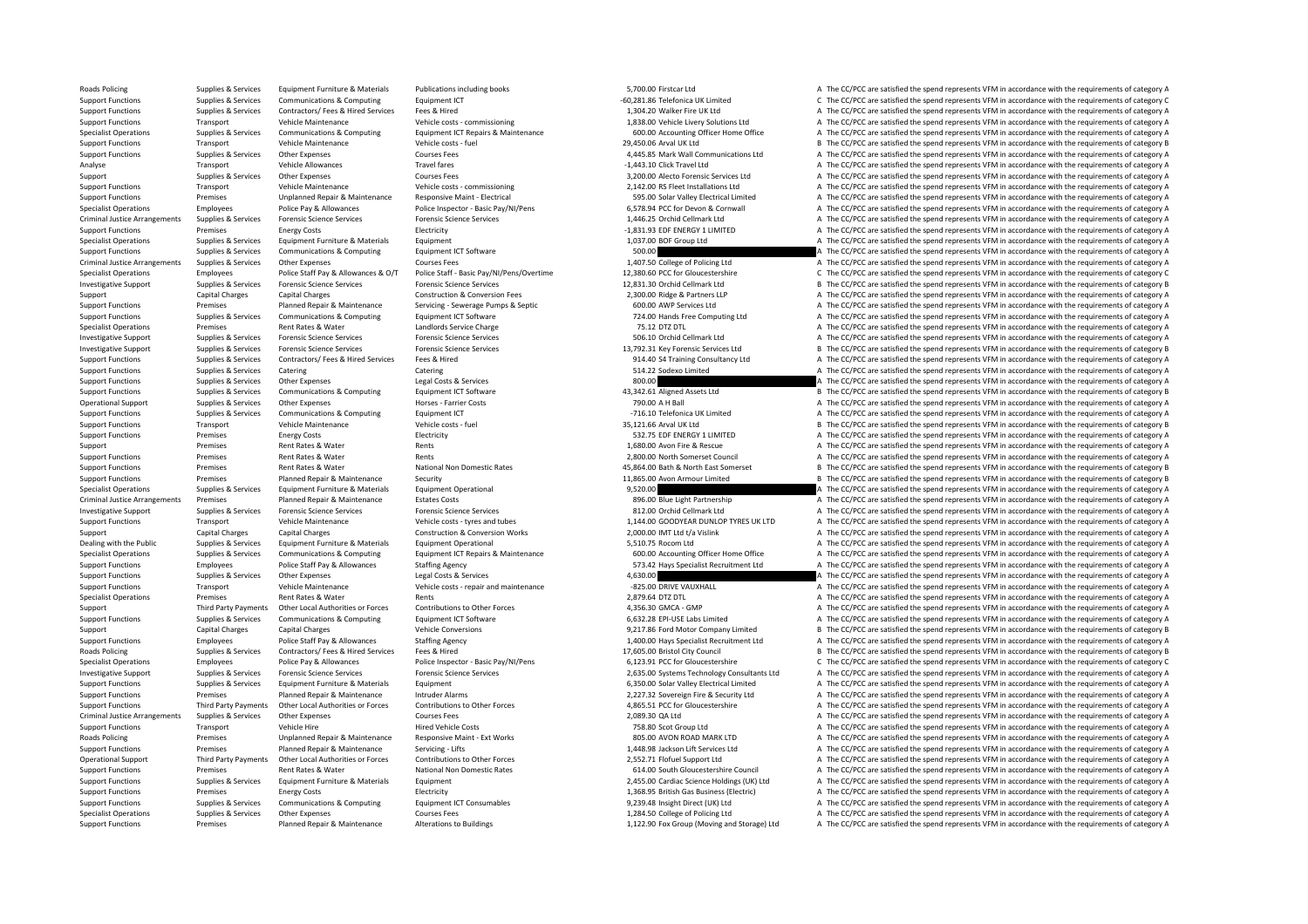Specialist Operations Premises Energy Costs Electricity Electricity Electricity A The COSS EDF ENERGY 1 LIMITED A The CC/PCC are satisfied the spend represents VFM in accordance with the requirements of category A Support Functions Supplies & Services Communications & Computing Equipment ICT Repairs & Maintenance 1,518.00 BITEA LIMITED A The CC/PCC are satisfied the spend represents VFM in accordance with the requirements of categor Support Functions Employees Police Staff Pay & Allowances Staffing Agency 1,750.00 Hays Specialist Recruitment Ltd A The CC/PCC are satisfied the spend represents VFM in accordance with the requirements of category A Speci Specialist Operations Premises Rent Rates & Water Rents Rents Rents Rents Rents Rents Rents Rents Rents Rents Rents Premises Rents Premises Premises Premises Premises Premises Premises Premises Premises Premises Premises P Premises Waste Disposal – Premises Waste Disposal – Premises Support Category A Support Category A The CC/PCC are satisfied the spend represents VFM in accordance with the requirements of category A Support Functions Transport Vehicle Maintenance Vehicle costs - commissioning 1,200.00 Vehicle Livery Solutions Ltd A The CC/PCC are satisfied the spend represents VFM in accordance with the requirements of category A The Support Functions Premises Energy Costs Gas Gas Gas Function Contact A The CC/PCC are satisfied the spend represents VFM in accordance with the requirements of category A Support Functions Supplies & Services Other Expenses Legal Costs & Services A 400.00 A The CC/PCC are satisfied the spend represents VFM in accordance with the requirements of category A Supplies & Services Professional Fees & Consultancy Professional Fees & Consultancy Professional Fees & Consultancy Professional Fees & Consultancy 1.826.25 Havs Specialist Recruitment Ltd A The CC/PCC are satisfied the sp Support Capital Charges Capital Charges Construction & Conversion Fees 1,800.00 Ridge & Partners LLP A The CC/PCC are satisfied the spend represents VFM in accordance with the requirements of category A Specialist Operations Supplies & Services Communications & Computing Equipment ICT Hardware Purch 1,520.00 A Data Limited A The CC/PCC are satisfied the spend represents VFM in accordance with the requirements of category Support Functions Premises Energy Costs Electricity Electricity 2,176.06 EDF ENERGY 1 LIMITED A The CC/PCC are satisfied the spend represents VFM in accordance with the requirements of category A Support Capital Charges Capital Charges Additions:Non Enhancing Fees 1,440.00 Ridge & Partners LLP A The CC/PCC are satisfied the spend represents VFM in accordance with the requirements of category A Support Functions Premises Rent Rates & Water National Non Domestic Rates 500.00 Monmouthshire Council A The CC/PCC are satisfied the spend represents VFM in accordance with the requirements of category A Support Premises Rent Rates & Water Rents Rents Rents Rents Rents Rents Rents Rents 18,333.30 NATIONAL CAR PARKS LTD B The CC/PCC are satisfied the spend represents VFM in accordance with the requirements of category B Investigative Support Supplies & Services Forensic Science Services Forensic Science Services Forensic Science Services Forensic Science Services ervices and the services and the Support of the CC/PCC are satisfied the spe Support Functions Third Party Payments Other Local Authorities or Forces Contributions to Other Forces 4.687.82 PCC for Gloucestershire A The CC/PCC are satisfied the spend represents VFM in accordance with the requirement Support Functions Transport Vehicle Maintenance Vehicle costs - repair and maintenance 798.38 SJ Cook & Sons Ltd A The CC/PCC are satisfied the spend represents VFM in accordance with the requirements of category A Support Functions Premises Planned Repair & Maintenance CCTV entity and the COTV 977.04 Sovereign Fire & Security Ltd A The CC/PCC are satisfied the spend represents VFM in accordance with the requirements of category A Support Capital Charges Capital Charges Capital Charges Support Capital Charges ICT Equipment Purchase 1CT Equipment Purchase 1CT Equipment Purchase 1CT Equipment Purchase 1CT Equipment Purchase 6,940.73 Tangible Benefit L Supplies & Services Fault Furniture & Materials Faultoment Operational 2331320 Barrington International CSS) Limi A The CC/PCC are satisfied the spend represents VFM in accordance with the requirements of category A Suppliers & Services Communications & Computing Foujoment ICT Repairs & Maintenance 6.000.00 Capita Secure Information Solutions A The CC/PCC are satisfied the spend represents VEM in accordance with the requirements of ca Support Functions Supplies & Services Subsistence & Conference Conference & Meeting Expenses 750.00 750.00 A The CC/PCC are satisfied the spend represents VFM in accordance with the requirements of category A Supplies & Services Professional Fees & Consultancy Professional Fees & Consultancy Professional Fees & Consultancy Professional Fees & Consultancy 1,444.00 Securitas Security Services (UK) Lt A The CC/PCC are satisfied th A The CC/PCC are satisfied the spend represents VFM in accordance with the requirements of category A Support Functions Supplies & Services Other Expenses Courses Fees Courses Fees 740.00 GlobalFLT A The CC/PCC are satisfied the spend represents VFM in accordance with the requirements of category A Supplies & Supplies & Services Communications & Computing Equipment ICT Repairs & Maintenance 29,746.31 Capita Secure Information Solutions B The CC/PCC are satisfied the spend represents VFM in accordance with the require Investigations Supplies Services Grants & Subscriptions Subscriptions Subscriptions Subscriptions Subscriptions Subscriptions Subscriptions Subscriptions Subscriptions Subscriptions Subscriptions Subscriptions and the CC/P A The CC/PCC are satisfied the spend represents VFM in accordance with the requirements of category A Specialist Operations Supplies & Services Subsistence Subsistence Subsistence Subsistence Subsistence Subsistence Subsistence Subsistence Subsistence Subsistence Subsistence Subsistence Subsistence Subsistence Subsistence Support Functions Supplies & Services Professional Fees & Consultancy Professional Fees & Consultancy Professional Fees & Consultancy Professional Fees & Consultancy Professional Fees & Consultancy Professional Fees & Cons Support Functions Premises Rent Rates & Water National Non Domestic Rates 11,088.00 Somerset West and Taunton Council B The CC/PCC are satisfied the spend represents VFM in accordance with the requirements of category B Sp Specialist Operations Premises Rent Rates & Water National Non Domestic Rates 2,050.00 North Somerset Council A The CC/PCC are satisfied the spend represents VFM in accordance with the requirements of category A Local Policing Supplies & Supplies & Supplies & Supplient Equipment Equipment Equipment Equipment Purniture & Materials Equipment Furniture & Materials Equipment Furniture & Materials Funniture and Furniture and The CONCL Support Functions Supplies & Services Fouloment Furniture & Materials Fouloment Furniture & Materials Fouloment 538.60 RS COMPONENTS LTD A The CC/PCC are satisfied the spend represents VFM in accordance with the requiremen Dealing with the Public Supplies & Supplies & Subsistence & Conference Conference Conference & Meeting Expenses 1,000.00 South West Contact Centre Forum A The CC/PCC are satisfied the spend represents VFM in accordance wit Criminal Justice Arrangements Supplies & Services Forensic Science Services Forensic Science Services Forensic Science Services Forensic Science Services Services Supplies A The CC/PCC are satisfied the spend represents VF Support Functions Premises Energy Costs Electricity Electricity Electricity Electricity 2,873.59 British Gas Business (Electricity A The CC/PCC are satisfied the spend represents VFM in accordance with the requirements of Support Functions Transport Vehicle Maintenance Vehicle costs – commissioning 1,881.00 Vehicle Livery Solutions Ltd A The CC/PCC are satisfied the spend represents VFM in accordance with the requirements of category A Support Capital Charges Capital Charges Capital Charges Vehicles Purchase 3,500.00 PCC for Willshire 3,500.00 PCC for Willshire A The CC/PCC are satisfied the spend represents VFM in accordance with the requirements of cat Investigative Support Supplies & Services Forensic Science Services Forensic Science Services Forensic Science Services Forensic Science Services Forensic Science Services and a man and a man and a man and a man and the co Supplies & Services Communications & Computing Equipment ICT examples and the state of the support of the support of the support of the spend represents VFM in accordance with the requirements of category B and the support Support Functions Premises Rent Rates & Water Landlords Service Charge 1,571.50 1.571.50 A The CC/PCC are satisfied the spend represents VFM in accordance with the requirements of category A Support Functions Transport Vehicle Maintenance Vehicle costs ‐ repair and maintenance 1,063.37 SJ Cook & Sons Ltd A The CC/PCC are satisfied the spend represents VFM in accordance with the requirements of category A Criminal Justice Arrangements Supplies & Services Equipment Furniture & Materials Publications including books<br>
Support Functions Support Eurotions (Support Eurotics Arrangements of category A Support Functions including<br> Supplies & Services Professional Fees & Consultancy Professional Fees & Consultancy Professional Fees & Consultancy Professional Fees & Consultancy Professional Fees & Consultancy Professional Fees & Consultancy Profession Criminal Justice Arrangements Supplies & Services Other Expenses Remand costs Remand costs Remand costs 1,423.49 Bidfood A The CC/PCC are satisfied the spend represents VFM in accordance with the requirements of category A Support Functions Premises Energy Costs Electricity Electricity Electricity Business (Electricity Bases (Electricity Bases (Electricity Bases (Electricity Bases (Electricity A The CC/PCC are satisfied the spend represents Capital Charges Capital Charges 1,600 Voltages 1,604.00 Vodafone Corporate Limited A The CC/PCC are satisfied the spend represents VFM in accordance with the requirements of category A Support Functions Supplies & Services Contractors/ Fees & Hired Services Fees & Hired 1,605.83 My Staff Shop Limited A The CC/PCC are satisfied the spend represents VFM in accordance with the requirements of category A PCC Third Party Payments Payments to Clients Grants Voluntary Orgs Grants Voluntary Orgs 8,925.00 THE BRANDON TRUST A The CC/PCC are satisfied the spend represents VFM in accordance with the requirements of category A Criminal Justice Arrangements Supplies & Services Other Expenses Licences & Orders Licences & Orders Licences Corders A The COVerhill Kennels & Exports A The CC/PCC are satisfied the spend represents VFM in accordance with Analyse Transport Vehicle Allowances Travel fares Travel fares 12,543.95 Click Travel Ltd B The CC/PCC are satisfied the spend represents VFM in accordance with the requirements of category B Local Policing Supplies & Services Other Expenses 2017 Courses Fees 24,875.00 Above Difference Ltd B The CC/PCC are satisfied the spend represents VFM in accordance with the requirements of category B Specialist Operations Premises Rent Rates & Water Rents 7,228.00 Winkworth A The CC/PCC are satisfied the spend represents VFM in accordance with the requirements of category A Support Functions Premises Planned Repair & Maintenance Estates Costs 800.00 Blue Light Partnership A The CC/PCC are satisfied the spend represents VFM in accordance with the requirements of category A Costs 800.00 Blue Li Criminal Justice Arrangements Sunnlies & Services Other Expenses Maintenance of dogs/cats Maintenance of dogs/cats 789.15 Overhill Kennels & Exports A The CC/PCC are satisfied the spend represents VEM in accordance with th Support Functions Supplies & Services Equipment Furniture & Materials Equipment Operational Equipment Operational 640.00 SBI Tac Pro Ltd A The CC/PCC are satisfied the spend represents VFM in accordance with the requiremen Support Functions Supplies & Services Equipment Eurniture & Materials Equipment Equipment Equipment Equipment and the state of the Experiment of category A The CC/PCC are satisfied the spend represents VFM in accordance wi Operational Support Supplies & Services Other Expenses Horses Equipment Horses - Equipment 724.25 Garrett Saddlers A The CC/PCC are satisfied the spend represents VFM in accordance with the requirements of category A Support Functions Premises Rent Rates & Water Rents Rents Rents Rents Rents Rents 2,575.00 MENDIP DISTRICT COUNCIL A The CC/PCC are satisfied the spend represents VFM in accordance with the requirements of category A Support Functions Premises Rent Rates & Water National Non Domestic Rates 13,734.00 South Gloucestershire Council B The CC/PCC are satisfied the spend represents VFM in accordance with the requirements of category B Support Functions Premises Rent Rates & Water National Non Domestic Rates 577.00 South Somerset District Council A The CC/PCC are satisfied the spend represents VFM in accordance with the requirements of category A Support Support Functions Supplies & Services Communications & Computing Equipment ICT example and the state of the state of the Service and the requirements of category B The CC/PCC are satisfied the spend represents VFM in accor Support Functions Transport Vehicle Maintenance Vehicle Costs - licences Vehicle costs - licences 3,752.00 Corporate Support HQ Imprest A The CC/PCC are satisfied the spend represents VFM in accordance with the requirement Specialist Operations Catering Catering Catering Catering Catering Catering Catering Catering Catering Catering Catering Catering Catering Catering Catering Catering Catering Catering Catering Catering 19.00 Engine FM Limi Support Functions Supplies & Services Fouloment Furniture & Materials Fouloment 723.75 Ioma Clothing Company Ltd A The CC/PCC are satisfied the spend represents VFM in accordance with the requirements of category A Supplies & Services Communications & Computing Equipment ICT Software Equipment ICT Software 2,568.02 INSIGHT DIRECT (UK) LTD A The CC/PCC are satisfied the spend represents VFM in accordance with the requirements of categ Investigative Support Supplies & Services Forensic Science Services Forensic Science Services Forensic Science Services Forensic Science Services Forensic Science Services and the Support of the CC/PCC are satisfied the sp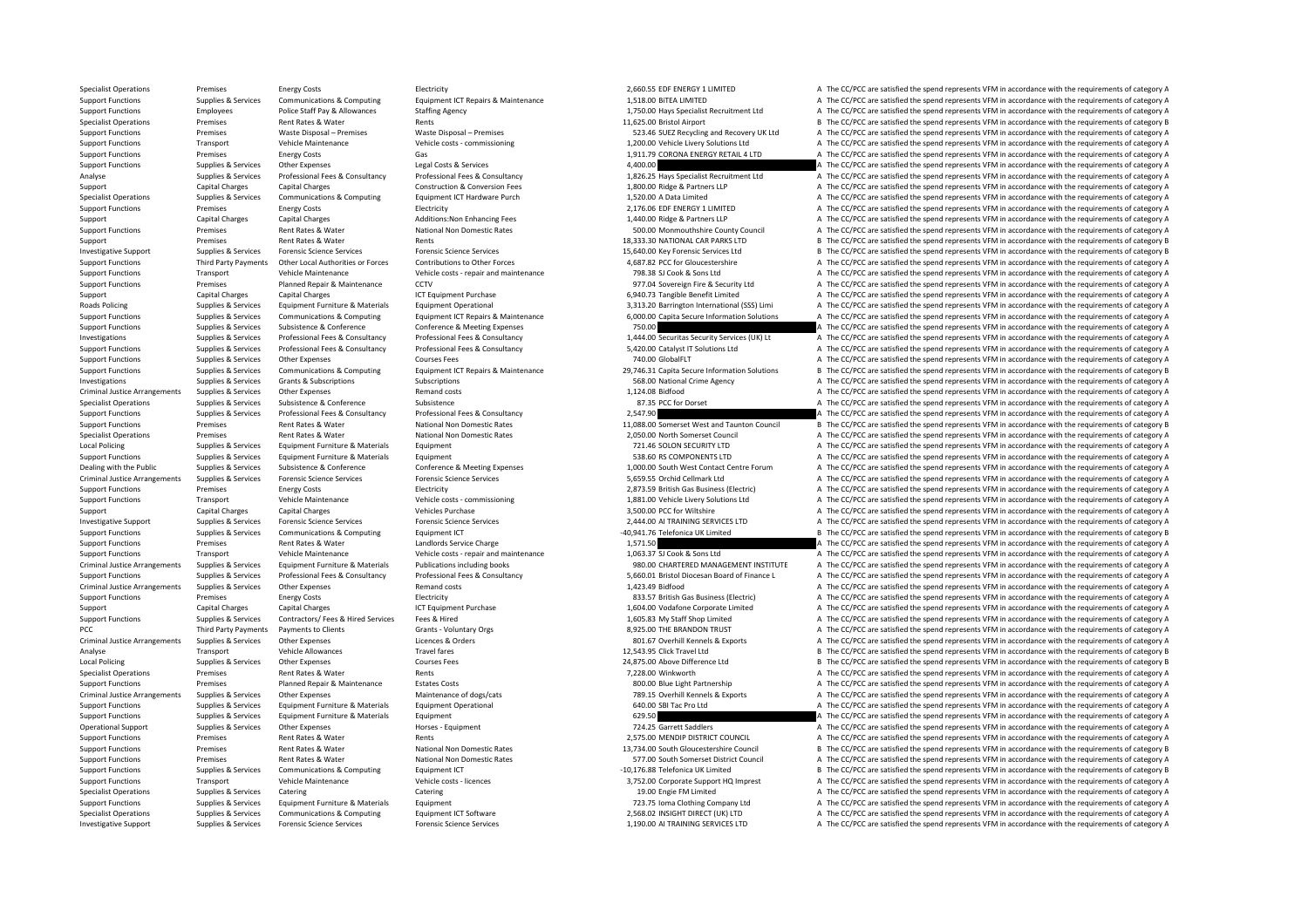Support Capital Charges Capital Charges Capital Charges ICT Equipment Purchase 6,065.00 Internet Videocommunications Ltd A The CC/PCC are satisfied the spend represents VFM in accordance with the requirements of category A Investigative Support Supplies & Services Equipment Furniture & Materials Equipment Repairs & Maintenance 640.00 PHOENIX SCALES LTD A The CC/PCC are satisfied the spend represents VFM in accordance with the requirements of Analyse Supplies & Services Printing Stationery & Office Exp Printing Stationery A The CONSTRUCT Stationer Stationer Stationer Supplies & Services Printing Stationery & Office Exp Printing Printing Stationers and maintenan Support Functions Transport Vehicle Maintenance Vehicle costs – repair and maintenance 725.93 DRIVE VAUXHALL A The CC/PCC are satisfied the spend represents VFM in accordance with the requirements of category A The Creativ out of the Supplies & Supplies & Services Professional Fees & Consultancy Professional Fees & Consultancy Professional Fees & Consultancy Professional Fees & Consultancy Professional Fees & Consultancy Professional Fees & Support Functions Supplies & Services Contractors/ Fees & Hired Services Fees & Hired 1,100.00 Commercial Transfer Limited A The CC/PCC are satisfied the spend represents VFM in accordance with the requirements of category Support Functions Premises Unplanned Repair & Maintenance Responsive Maint - Ceilings 775.00 Solar Valley Electrical Limited A The CC/PCC are satisfied the spend represents VFM in accordance with the requirements of catego Specialist Operations Supplies & Services Other Expenses Courses Fees Courses Fees 1,120.00 College of Policing Ltd A The CC/PCC are satisfied the spend represents VFM in accordance with the requirements of category A Support Functions Supplies & Services Equipment Furniture & Materials Equipment A The CC/PCC are satisfied the spend represents VFM in accordance with the requirements of category A Specialist Operations Supplies & Services Subsistence & Conference Hospitality Hospitality 42.11 Corporate Support HQ Imprest A The CC/PCC are satisfied the spend represents VFM in accordance with the requirements of categ Support Functions Supplies & Services Printing Stationery & Office Exp Postage 2008 and the State 3,250.00 Neopost Ltd A The CC/PCC are satisfied the spend represents VFM in accordance with the requirements of category A T Support Functions Premises Energy Costs Electricity Electricity 38,603.37 EDE ENERGY 1 LIMITED B The CC/PCC are satisfied the spend represents VEM in accordance with the requirements of category B PCC Supplies A The CC/PCC are satisfied the spend represents VFM in accordance with the requirements of category A The CC/PCC are satisfied the spend represents VFM in accordance with the requirements of category A Roads Policing Transport Vehicle Workshops/Maintenance Vehicle recovery 1,997.00 AA Business Services A The CC/PCC are satisfied the spend represents VFM in accordance with the requirements of category A Support Functions Premises Unplanned Repair & Maintenance Responsive Maint - Electrical Support David Benair Support Premises Unplanned Repair & Maintenance Responsive Maint - Electrical Support Paint David David Benair an Specialist Operations Employees Police Pay & Allowances & O/T Police Sergeant - Basic Pay/NI/PensOvertime 19,711.07 PCC for Gloucestershire C The CC/PCC are satisfied the spend represents VFM in accordance with the require Support Functions Supplies & Services Professional Fees & Consultancy Professional Fees & Consultancy Professional Fees & Consultancy 2.350.00 White Young & Green (WYG) A The CC/PCC are satisfied the spend represents VFM i Support Functions Premises Energy Costs Electricity Electricity Electricity Electricity Electricity Electricity and the second and the CC/PCC are satisfied the spend represents VFM in accordance with the requirements of ca Supplies & Services Clothing Uniforms & Laundry Clothing & Uniforms - Issues 1.385.00 Axon Public Safety UK Limited A The CC/PCC are satisfied the spend represents VFM in accordance with the requirements of category A Support Capital Charges Capital Charges Capital Charges Vehicles Purchase Vehicles Purchase 16,193.44 Ford Motor Company Limited B The CC/PCC are satisfied the spend represents VFM in accordance with the requirements of ca A The CC/PCC are satisfied the spend represents VEM in accordance with the requirements of category A Specialist Operations Transport Vehicle Maintenance Vehicle costs - repair and maintenance 618.23 PCC for Gloucestershire A The CC/PCC are satisfied the spend represents VFM in accordance with the requirements of category Support Capital Charges Capital Charges Vehicle Conversions Vehicle Conversions 8,325.66 Ford Motor Company Limited B The CC/PCC are satisfied the spend represents VFM in accordance with the requirements of category B Specialist Operations Supplies & Services Other Expenses Courses Fees Courses Fees 1,325.00 The Investigator a A The CC/PCC are satisfied the spend represents VFM in accordance with the requirements of category A The CC/PC Equipment Furniture A The CC/PCC are satisfied the spend represents VFM in accordance with the requirements of category A The CC/PCC are satisfied the spend represents VFM in accordance with the requirements of category A Support Functions Premises Planned Repair & Maintenance Servicing Agreements 621.00 STQ SAFE T QUIP A The CC/PCC are satisfied the spend represents VFM in accordance with the requirements of category A Support Functions Supplies & Services Other Expenses Legal Costs & Services 1,653.00 A The CC/PCC are satisfied the spend represents VFM in accordance with the requirements of category A Support Supplies Supplies & Services Subsistence & Conference Accommodation Accommodation and A The CC/PCC are satisfied the spend represents VFM in accordance with the requirements of category A Category A The CC/PCC are Support Functions Catering Catering Catering Catering Catering Catering Catering Catering Catering Catering Catering Catering Catering Catering Catering Catering Catering Catering Catering Catering Catering Catering Catego Roads Policing Supplies & Services Communications & Computing Equip Data Maintenence and a strategy and a strategy and the CO/PCC are satisfied the spend represents VFM in accordance with the requirements of category A Investigative Support Support Support Services Forensic Science Services Forensic Services Forensic Services 81.45 Orchid Cellmark Ltd A The CC/PCC are satisfied the spend represents VFM in accordance with the requirements Specialist Operations Supplies & Services Subsistence & Conference Accommodation Accommodation 455.94 Corporate Support HQ Imprest A The CC/PCC are satisfied the spend represents VFM in accordance with the requirements of A The CC/PCC are satisfied the spend represents VFM in accordance with the requirements of category A Specialist Operations Third Party Payments Other Local Authorities or Forces Contributions to Other Forces and the requirements of category B The CC/PCC are satisfied the spend represents VFM in accordance with the require Support Support Support Other Expenses Legal Fees 3rd Party 637.00 637.00 A The CC/PCC are satisfied the spend represents VFM in accordance with the requirements of category A Support Functions Transport Vehicle Maintenance Vehicle costs - repair and maintenance 2,480.04 Bristol Forklifts Limited A The CC/PCC are satisfied the spend represents VFM in accordance with the requirements of category Specialist Operations Employees Police Pay & Allowances Police Inspector - Basic Pay/NI/Pens/Allow 6,823.47 PCC for Wiltshire A The CC/PCC are satisfied the spend represents VFM in accordance with the requirements of categ Support Functions Supplies & Services Equipment Furniture Materials Loose Furniture Loose Furniture and Support Functions SSO.00 Huddle Furniture A The CC/PCC are satisfied the spend represents VFM in accordance with the r Support Functions Transport Vehicle Maintenance Vehicle costs – commissioning 7,058.00 Vehicle Livery Solutions Ltd A The CC/PCC are satisfied the spend represents VFM in accordance with the requirements of category A Support Functions Transport Vehicle Maintenance Vehicle costs – repair and maintenance Support Functions Support Functions Category A The CC/PCC are satisfied the spend represents VFM in accordance with the requirements of Supplies & Supplies & Supplies & Communications & Computing Equipment ICT Repairs & Maintenance Maintenance 4,309.09 VIRGIN MEDIA PAYMENTS LTD A The CC/PCC are satisfied the spend represents VFM in accordance with the requ Supplies & Services Communications & Computing Telephone Calls Telephone Calls 718.42 Vodafone Corporate Limited A The CC/PCC are satisfied the spend represents VFM in accordance with the requirements of category A Support Functions Transport Vehicle Maintenance Vehicle costs ‐ repair and maintenance 559.07 SJ Cook & Sons Ltd A The CC/PCC are satisfied the spend represents VFM in accordance with the requirements of category A Support Functions Premises Rent Rates & Water National Non Domestic Rates 12,449.00 South Somerset District Council B The CC/PCC are satisfied the spend represents VFM in accordance with the requirements of category B Analyse Supplies & Services Other Expenses Donations Donations Donations Donations Analyse Analyse The CC/PCC are satisfied the spend represents VFM in accordance with the requirements of category B<br>Support Functions Third Third Party Payments Other Local Authorities or Forces Contributions to Other Forces and the COLOC 4,624.87 PCC for Gloucestershire A The CC/PCC are satisfied the spend represents VFM in accordance with the requirements of Investigative Support Supplies & Services Medical Fees Pathologists reports Pathologists reports 5,224.00 Dr R J Delaney A The CC/PCC are satisfied the spend represents VFM in accordance with the requirements of category A Support Functions Supplies & Services Communications & Computing Equipment ICT **Equipment ICT 716.10** Telefonica UK Limited A The CC/PCC are satisfied the spend represents VFM in accordance with the requirements of categor Support Capital Charges Capital Charges Construction & Conversion Works 740.00 Kohler Uninterruptible Power Ltd A The CC/PCC are satisfied the spend represents VFM in accordance with the requirements of category A Support Functions Transport Vehicle Maintenance Vehicle costs - repair and maintenance 1,408.04 My Garage Automotive Ltd A The CC/PCC are satisfied the spend represents VFM in accordance with the requirements of category A Supplies & Services Communications & Computing Equipment ICT Hardware Purch 1.713.20 Tangible Benefit Limited A The CC/PCC are satisfied the spend represents VFM in accordance with the requirements of category A Criminal Justice Arrangements Supplies & Services Medical Fees Doctors - call out fees Doctors - call out fees<br>Supplies & Services Faultoment Furniture & Materials Faultoment Furniture & Materials Faultoment Furniture & Ma Support Functions Supplies & Services Fouloment Furniture & Materials Fouloment and the spend and the Services Equipment and The CC/PCC are satisfied the spend represents VFM in accordance with the requirements of category Support Functions Supplies & Services Professional Fees & Consultancy Professional Fees & Consultancy Professional Fees & Consultancy Professional Fees & Consultancy 1,795.00 Blazie Engineering Ltd A The CC/PCC are satisfi Criminal Justice Arrangements Supplies & Services Other Expenses Maintenance of dogs/cats Maintenance of dogs/cats 789.15 Overhill Kennels & Exports A The CC/PCC are satisfied the spend represents VFM in accordance with th Support Functions Transport Vehicle Allowances Travel fares Travel fares Travel fares and the computations and the CC/PCC are satisfied the spend represents VFM in accordance with the requirements of category A The CC/PC a Investigations Supplies & Services Professional Fees & Consultancy Professional Fees & Consultancy Professional Fees & Consultancy 782.04 A The CC/PCC are satisfied the spend represents VFM in accordance with the requireme Supplies & Services Communications & Computing Equipment ICT Consumables and the computations and a many consume and the CC/PCC are satisfied the spend represents VFM in accordance with the requirements of category A The C Supplies & Services Professional Fees & Consultancy Professional Fees & Consultancy Professional Fees & Consultancy Professional Fees & Consultancy Professional Fees & Consultancy Professional Fees & Consultancy Profession Support Functions Employees Indirect Employee Expenses Direct Medical Intervention 1,000.00 A The CC/PCC are satisfied the spend represents VFM in accordance with the requirements of category A Support Functions Premises Unplanned Repair & Maintenance Responsive Maint - Floor or Stairs 2,550.00 N & S Flooring (Bristol) Ltd A The CC/PCC are satisfied the spend represents VFM in accordance with the requirements of Analyse Employees Police Staff Pay & Allowances Staffing Agency 20,531.61 Matrix SCM Ltd B The CC/PCC are satisfied the spend represents VFM in accordance with the requirements of category B Analyse Supplies & Services Other Expenses Late Payment Charges Late Payment Charges 2.92 EDF ENERGY 1 LIMITED A The CC/PCC are satisfied the spend represents VFM in accordance with the requirements of category A The Crip Employees Police Pay & Allowances & O/T Police Sergeant - Basic Pay/NI/Pens/Overtime 15,427.08 PCC for Gloucestershire C The CC/PCC are satisfied the spend represents VFM in accordance with the requirements of category C Analyse Premises Planned Repair & Maintenance Estates Costs 2,327.00 Blue Light Partnership A The CC/PCC are satisfied the spend represents VFM in accordance with the requirements of category A The Supplies & Services Equi Support Functions Support Functions Supplies A The CC/PCC are satisfied the spend represents VFM in accordance with the requirements of category A The CC/PCC are satisfied the spend represents VFM in accordance with the re Support Functions Premises Rent Rates & Water Water Charges/Sewerages 4,445.71 Water2Business A The CC/PCC are satisfied the spend represents VFM in accordance with the requirements of category A Support Premises Energy Costs Electricity Electricity 245.92 PCC for Gloucestershire C The CC/PCC are satisfied the spend represents VFM in accordance with the requirements of category C Support Functions Supplies & Services Forensic Science Services Forensic Science Services Forensic Science Services Forensic Science Services Forensic Science Services Forensic Science Services 596.70 Alere Toxicology PLC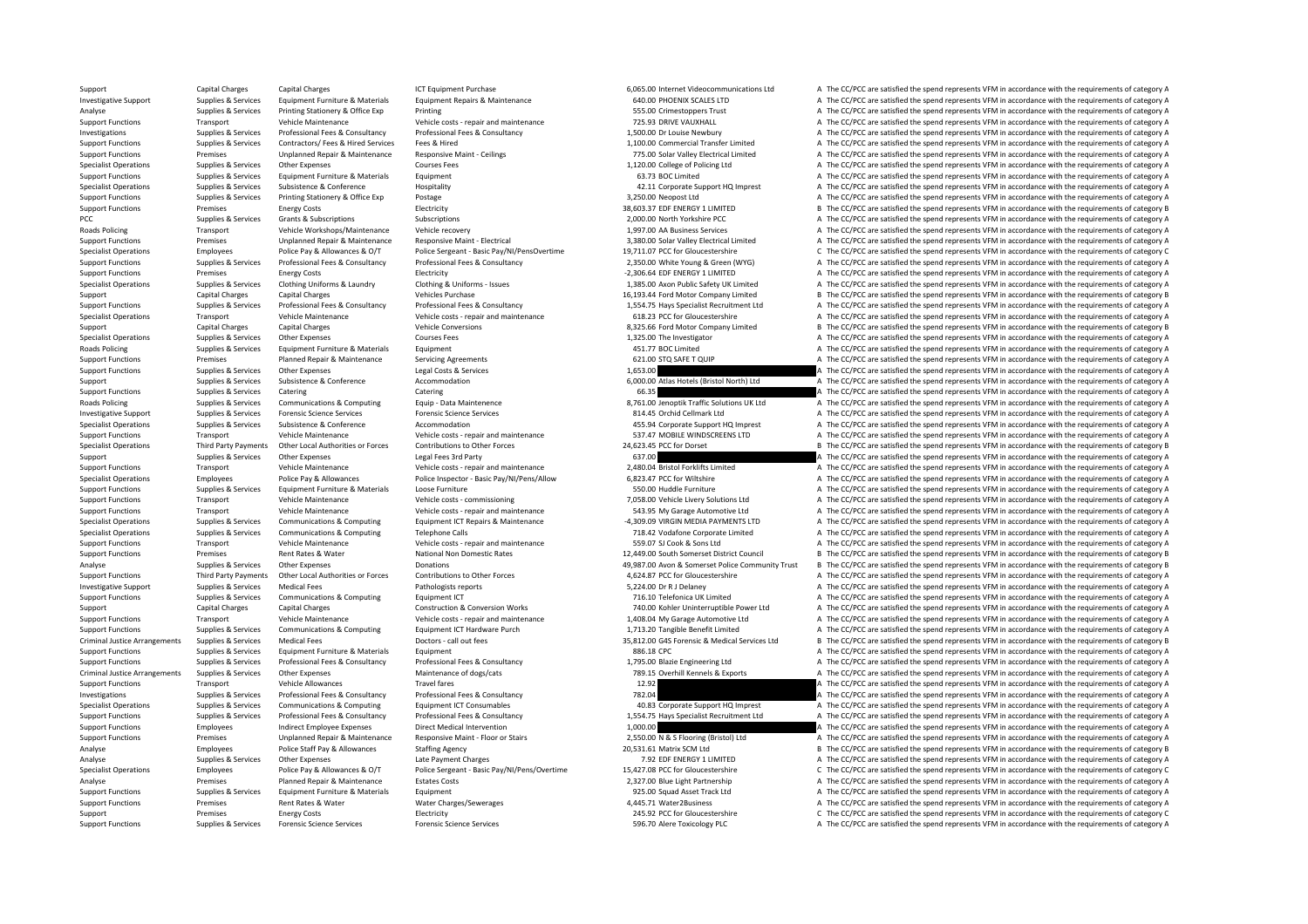Support Functions Supplies & Services Communications & Computing Equipment ICT Repairs & Maintenance 51,969.03 ATOS IT Services Uk Ltd C The CC/PCC are satisfied the spend represents VFM in accordance with the requirements

Support Functions Supplies & Services Communications & Computing Equipment ICT Software Equipment ICT Software 4,000.00 ESRI UK Ltd A The CC/PCC are satisfied the spend represents VFM in accordance with the requirements of Support Functions Premises Waste Disposal – Premises Waste Disposal – Premises Premises Functions and Recovery UK Ltd A The CC/PCC are satisfied the spend represents VFM in accordance with the requirements of category A Analyse Supplies & Services Printing Stationery & Office Exp Printing Frinting enters and the requirements of category A The CC/PCC are satisfied the spend represents VFM in accordance with the requirements of category A Support Functions Supplies & Services Catering Catering Catering Catering Catering Catering Catering Catering Catering Catering Catering Catering Catering Catering Catering Catering Catering Catering Catering Category A Th Support Functions Supplies & Services Communications & Computing Equipment ICT 69,434.51 BT PLC C The CC/PCC are satisfied the spend represents VFM in accordance with the requirements of category C Support Functions Supplies & Services Equipment Furniture & Materials Equipment Equipment 1,028.00 BOF Group Ltd A The CC/PCC are satisfied the spend represents VFM in accordance with the requirements of category A The CC/ Support Functions Premises Rent Rates & Water Rents Rents Rents Rents Rents Rents 2,032.50 South Gloucestershire Council A The CC/PCC are satisfied the spend represents VFM in accordance with the requirements of category A Support Functions Supplies & Services Communications & Computing Telephone Calls 11,735.99 Vodafone 11,735.99 Vodafone B The CC/PCC are satisfied the spend represents VFM in accordance with the requirements of category B Specialist Operations Third Party Payments Other Local Authorities or Forces Contributions to Other Forces 15.790.81 PCC for Wiltshire BETHE CC/PCC are satisfied the spend represents VFM in accordance with the requirements Support Functions Premises Energy Costs Gas Gas Gas Conversion Fees 3,330.69 CORONA ENERGY RETAIL 4 LTD A The CC/PCC are satisfied the spend represents VFM in accordance with the requirements of category A The CORONA ENERG Support Capital Charges Capital Charges Construction & Construction & Conversion Fees 1,600.00 Atkins Ltd A The CC/PCC are satisfied the spend represents VFM in accordance with the requirements of category A Specialist Operations Supplies Services Other Expenses Licences Bureaus Corders Company and COPC are satisfied the spend represents VFM in accordance with the requirements of category A The COPC are satisfied the spend rep Supplies & Services Communications & Computing Equipment ICT Repairs & Maintenance 2.419.00 Basware Holdings Limited A The CC/PCC are satisfied the spend represents VFM in accordance with the requirements of category A Support Premises Energy Costs Gas Gas 231.64 PCC for Gloucestershire C The CC/PCC are satisfied the spend represents VFM in accordance with the requirements of category C Support Functions Supplies & Services Communications & Computing Telephone Calls The Case of the spend represents of category B The CC/PCC are satisfied the spend represents VFM in accordance with the requirements of categ Investigations Supplies & Services Communications & Computing Equipment ICT Hardware Purch 4,589.00 Data Pro IT Ltd A The CC/PCC are satisfied the spend represents VFM in accordance with the requirements of category A Support Functions Supplies & Services Other Expenses Courses Fees 2,500.00 Dave Marshall Consultancy Ltd A The CC/PCC are satisfied the spend represents VFM in accordance with the requirements of category A Operational Support Supplies & Services Other Expenses Dogs - Kennel Purchase & Maint 1,081.39 The Pet Studio A The CC/PCC are satisfied the spend represents VFM in accordance with the requirements of category A Support Functions Supporters Support Communications & Computing Equipment ICT Repairs & Maintenance 4.780.00 CIVICA UK LTD A The CC/PCC are satisfied the spend represents VFM in accordance with the requirements of category Specialist Operations Employees Police Pay & Allowances Police Sergeant - National Insurance 305.36 PCC for Devon & Cornwall A The CC/PCC are satisfied the spend represents VFM in accordance with the requirements of catego B. The CC/PCC are satisfied the spend represents VEM in accordance with the requirements of category B. Support Functions Transport Vehicle Maintenance Vehicle costs ‐ repair and maintenance 4,376.31 PCC for Wiltshire A The CC/PCC are satisfied the spend represents VFM in accordance with the requirements of category A Support Functions Support Support Functions Equipment Furniture & Materials Loose Furniture (Materials Loose Furniture and the Support Materials Support Materials and the CC/PCC are satisfied the spend represents VFM in ac Local Policing Supplies & Supplies & Supplies & Subsistence Subsistence Subsistence Subsistence Subsistence Subsistence 28.09 A The CC/PCC are satisfied the spend represents VFM in accordance with the requirements of categ B The CC/PCC are satisfied the spend represents VFM in accordance with the requirements of category B Support Functions Premises Planned Repair & Maintenance Servicing - Servicing - Servicing - Servicing - Servicing - Servicing - Servicing - Servicing - Servicing - Servicing - Servicing - Servicing - Servicing - Servicing Support Capital Charges Capital Charges Vehicles Purchase Vehicles Purchase 16,193.44 Ford Motor Company Limited B The CC/PCC are satisfied the spend represents VFM in accordance with the requirements of category B Support Functions Premises Premises Rent Rates & Water National Non Domestic Rates National Non Domestic Rates National Non Domestic Rates 19,404.00 North Somerset Council B The CC/PCC are satisfied the spend represents VF A The CC/PCC are satisfied the spend represents VFM in accordance with the requirements of category A Support Capital Charges Capital Charges ICT Equipment Purchase 11,918.44 BT PLC ART B The CC/PCC are satisfied the spend represents VFM in accordance with the requirements of category B Sunnort Eunctions Sunnlies & Services Printing Stationery & Office Exp advertising (ont recruitment) 1959 22 Have Specialist Becnuitment data and religions and recruitment of category A Support Functions Employees Police Staff Pay & Allowances Staffing Agency 1,400.00 Hays Specialist Recruitment Ltd A The CC/PCC are satisfied the spend represents VFM in accordance with the requirements of category A The C A The CC/PCC are satisfied the spend represents VFM in accordance with the requirements of category A Support Functions Premises Rent Rates & Water National Non Domestic Rates 2,320.00 Bath & North East Somerset A The CC/PCC are satisfied the spend represents VFM in accordance with the requirements of category A Raterial A Roads Policing Supplies Services Equipment Furniture & Materials Equipment Operational Fundament Operational 7,208.02 SPANSET LTD A The CC/PCC are satisfied the spend represents VFM in accordance with the requirements of c Analyse Supplies & Services Other Expenses Late Payment Charges Late Payment Charges Late Payment Charges 11.85 EDF ENERGY 1 LIMITED A The CC/PCC are satisfied the spend represents VFM in accordance with the requirements o Support Functions Supporters Services Contractors/ Fees & Hired Services Fees & Hired Test & Hired Services Fees & Hired Services Fees & Hired Materia 2007 Bristol Diocesan Board of Finance L A The CC/PCC are satisfied the Support Functions Premises Energy Costs Electricity Electricity Electricity Electricity Electricity Electricity and the CONSTANTED A The CC/PCC are satisfied the spend represents VFM in accordance with the requirements of Support Functions Supplies & Services Contractors/ Fees & Hired Services Fees & Hired 3,451.37 Cyclescheme Ltd A The CC/PCC are satisfied the spend represents VFM in accordance with the requirements of category A Support Functions Transport Vehicle Maintenance Vehicle costs - repair and maintenance 4,494.96 Carco Group Ltd A The CC/PCC are satisfied the spend represents VFM in accordance with the requirements of category A Analyse Indirect Employees Analyse Expenses Long Service Awards 956.80 Intramark Ltd A The CC/PCC are satisfied the spend represents VFM in accordance with the requirements of category A Support Functions Support Functions Support Functions Support Functions Supplies A The CC/PCC are satisfied the spend represents VFM in accordance with the requirements of category A The CC/PCC are satisfied the spend represents VFM in accordance with the re Specialist Operations Supplies & Services Foujoment Surveillance Foujoment Surveillance Equipment Surveillance and a studies and a service and a specialist Operation of category A The CC/PCC are satisfied the spend represe Investigative Support Supplies & Services Forensic Science Services Forensic Science Services Forensic Science Services Forensic Science Services Forensic Science Services Forensic Science Services and a St.1.10 Orchid Cel Support Functions Premises Rent Rates & Water Rents Rents Rents Rents Rents Rents Rents Rents Rents Rents Rents Rents Rents Rents A The CC/PCC are satisfied the spend represents VFM in accordance with the requirements of c A The CC/PCC are satisfied the spend represents VFM in accordance with the requirements of category A Supplies & Services Professional Fees & Consultancy Professional Fees & Consultancy Professional Fees & Consultancy Professional Fees & Consultancy Professional Fees & Consultancy Professional Fees & Consultancy Profession Operational Support Supplies & Services Equipment - Consumables Equipment - Consumables Equipment - Consumables<br>
Support Functions (Consumerations & Computions & Computions & Computions & Computions & Computions & Computio Support Functions Support Communications & Computing Faultoment ICT 1,613.15 Telefonica UK Limited A The CC/PCC are satisfied the spend represents VFM in accordance with the requirements of category A Local Policing Transport Vehicle Allowances Vehicle mileage allowance Vehicle mileage allowance 224.96 224.96 A The CC/PCC are satisfied the spend represents VFM in accordance with the requirements of category A Support Functions Premises Rent Rates & Water Water Charges/Sewerages 756.90 Water2Business A The CC/PCC are satisfied the spend represents VFM in accordance with the requirements of category A Support Functions Transport Vehicle Maintenance Vehicle Costs – repair and maintenance Vehicle costs – repair and maintenance 4,958.12 CASTROL (UK) LTD A The CC/PCC are satisfied the spend represents VFM in accordance with Support Support Support Support Support Support Support Support Service Services Fees & Hired Services Fees & Hired 2,800.00 Cue Media Limited A The CC/PCC are satisfied the spend represents VFM in accordance with the requ Support Functions Supplies & Services Other Expenses Legal Costs & Services **Costs A The CC/PCC are satisfied the spend represents VFM in accordance with the requirements of category A** Support Functions Supplies & Services Communications & Computing Equipment ICT Consumables 860.52 Insight Direct (UK) Ltd A The CC/PCC are satisfied the spend represents VFM in accordance with the requirements of category Local Policing Third Party Payments Other Local Authorities or Forces Contributions to Other Forces 5,229.12 Devon & Somerset Fire & Rescue Auth A The CC/PCC are satisfied the spend represents VFM in accordance with the re Support Functions Employees Indirect Employee Expenses Reimbursements - Medical 12,528.00 B The CC/PCC are satisfied the spend represents VFM in accordance with the requirements of category B Support Functions Premises Rent Rates & Water National Non Domestic Rates 72,072.00 North Somerset Council C The CC/PCC are satisfied the spend represents VFM in accordance with the requirements of category C Support Functions Supplies & Services Communications & Computing Equipment ICT example and the spend of the SO,700.22 Telefonica UK Limited C The CC/PCC are satisfied the spend represents VFM in accordance with the require Support Supplies & Services Other Expenses Legal Fees 3rd Party Legal Fees 3rd Party 1,500.00 A The CC/PCC are satisfied the spend represents VFM in accordance with the requirements of category A Support Functions Supplies & Services Other Expenses Late Payment Charges Late Payment Charges Late Payment Charges Late Payment Charges A The CC/PCC are satisfied the spend represents VFM in accordance with the requiremen Support Premises Planned Repair & Maintenance Grounds Maintenance Secure Section of the CC/PCC are A The CC/PCC are astisfied the spend represents VFM in accordance with the requirements of category A The Support Care and Support Capital Charges Capital Charges Capital Charges Vehicle Conversions Vehicle Conversions 8,325.66 Ford Motor Company Limited B The CC/PCC are satisfied the spend represents VFM in accordance with the requirements of Support Functions Supplies & Services Fouloment Furniture & Materials Fouloment Functions Enteriors of category A The CC/PCC are satisfied the spend represents VFM in accordance with the requirements of category A Transport Vehicle Maintenance Vehicle Costs - repair and maintenance and any 1,315.25 Royal Devon and Exeter NHS Foundati A The CC/PCC are satisfied the spend represents VFM in accordance with the requirements of category Specialist Operations Specialist Operations Supplies A The CC/PCC are satisfied the spend represents VFM in accordance with the requirements of category A<br>A The CC/PCC are satisfied the spend represents VFM in accordance w Support Functions Supplies & Services Foulyment Furniture & Materials Loose Furniture 6 and Functions 514.00 BOF Group Ltd A The CC/PCC are satisfied the spend represents VFM in accordance with the requirements of category Support Functions Premises Planned Repair & Maintenance Servicing - Mechanical Plant 2,338.56 Integral UK Ltd A The CC/PCC are satisfied the spend represents VFM in accordance with the requirements of category A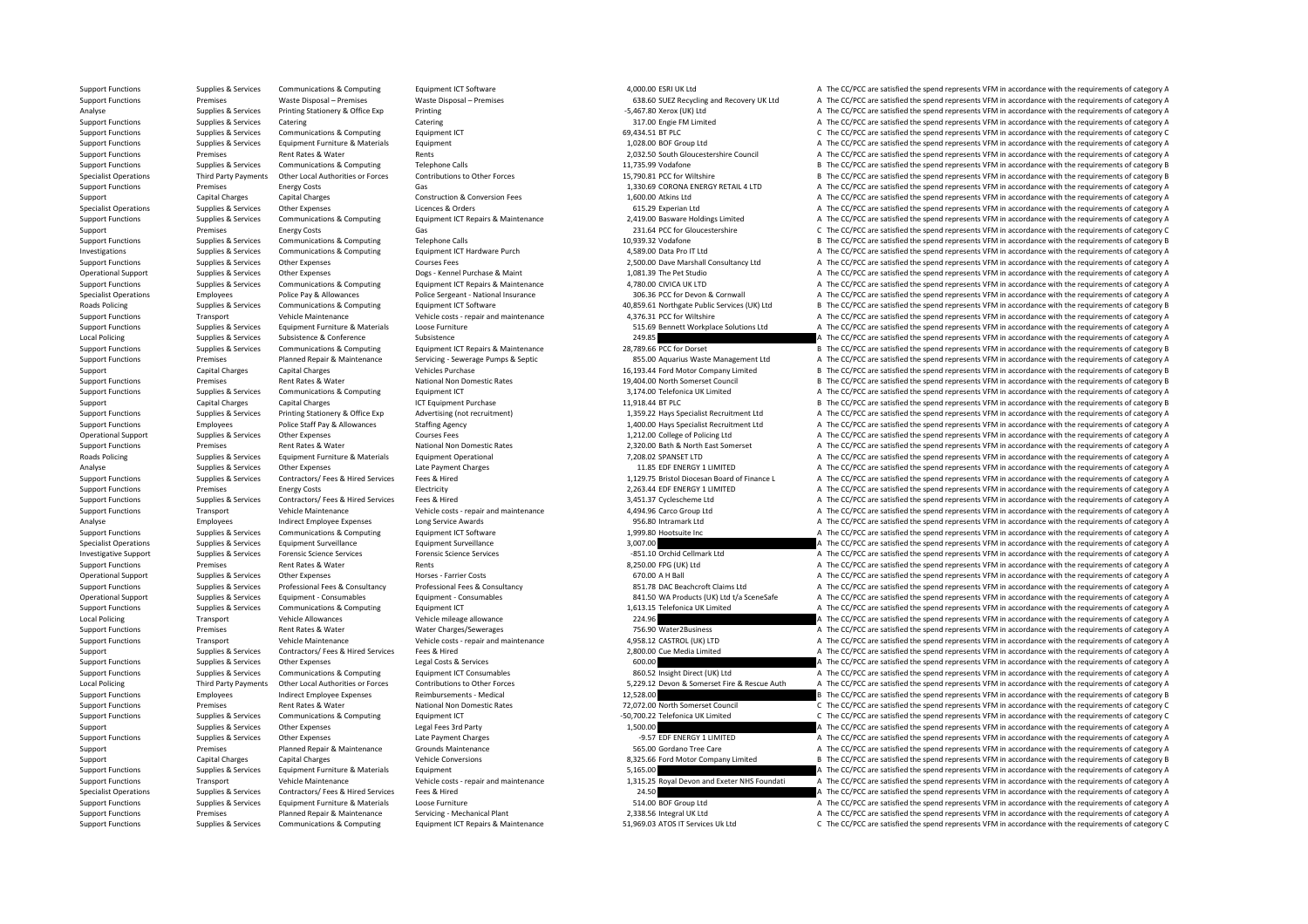Roads Policing Supplies & Supplies & Services Equipment Furniture & Materials Equipment Equipment Supplies are satisfied the Spend represents VFM in accordance with the requirements of category A Support Capital Charges Capital Charges Capital Charges 1,602 Vodafone Corporate Limited A The CC/PCC are satisfied the spend represents VFM in accordance with the requirements of category A Support Functions Premises Energy Costs Gas Gas Gas Casts Gas Costs Gas Costs Gas Costs Gas Costs Gas Costs Gas Costs Gas Costs Gas Costs Gas Costs Gas Costs Gas Costs Costs Gas Costs Gas Costs Gas Costs Costs Gas Costs Ga Specialist Operations Supplies & Services Subsistence Subsistence Subsistence Subsistence Subsistence Subsistence Subsistence Subsistence Subsistence Subsistence Subsistence Subsistence 432.84 PCC for Gloucestershire C The Support Capital Charges Capital Charges Vehicles Purchase Vehicles Purchase 17,499.38 Ford Motor Company Limited B The CC/PCC are satisfied the spend represents VFM in accordance with the requirements of category B Specialist Operations Premises Rent Rates & Water National Non Domestic Rates 1,191.00 North Somerset Council A The CC/PCC are satisfied the spend represents VFM in accordance with the requirements of category A Support Functions Supplies & Services Contractors/ Fees & Hired Services Fees & Hired The Restriction of the stategory A The CC/PCC are satisfied the spend represents VFM in accordance with the requirements of category A Support Capital Charges Capital Charges Support Capital Charges ICT Equipment Purchase 34,450.00 Vysiion Ltd B The CC/PCC are satisfied the spend represents VFM in accordance with the requirements of category B Criminal Justice Arrangements Supplies & Services Medical Fees Doctors - call out fees Doctors - call out fees Doctors - call out fees Doctors - call out fees 154.875.65 G45 Forensic & Medical Services Ltd C The CC/PCC are Support Supplies & Services Printing Stationery & Office Exp Printing 3,594.03 Xerox (UK) Ltd A The CC/PCC are satisfied the spend represents VFM in accordance with the requirements of category A Support Functions Supplies & Services Professional Fees & Consultancy Professional Fees & Consultancy Professional Fees & Consultancy Professional Fees & Consultancy 2,169.00 UK Security Vetting (UKSV) A The CC/PCC are sat Support Functions Transport Vehicle Maintenance Vehicle costs repair and maintenance 1,025.55 SJ Cook & Sons Ltd A The CC/PCC are satisfied the spend represents VFM in accordance with the requirements of category A Operational Support Support Supporter Supporter Equipment Furniture & Materials Equipment Operational Support and the COLOGITY 1.620.00 Cardiac Science Holdings (UK) Ltd A The CC/PCC are satisfied the spend represents VFM Support Support Support Support Communications & Computing Fquipment ICT Consumables 95.70 Novatech Limited A The CC/PCC are satisfied the spend represents VFM in accordance with the requirements of category A Support Functions Supplies & Services Communications & Computing Equipment ICT 4,157.70 Telefonica UK Limited A The CC/PCC are satisfied the spend represents VFM in accordance with the requirements of category A Criminal Justice Arrangements Supplies & Services Professional Fees & Consultancy Professional Fees & Consultancy Professional Fees & Consultancy Professional Fees & Consultancy 2,587.50 Hays Specialist Recruitment Ltd A T Criminal Justice Arrangements Supplies & Services Other Expenses Maintenance of dogs/cats Maintenance of dogs/cats 678.50 Overhill Kennels & Exports A The CC/PCC are satisfied the spend represents VFM in accordance with th Specialist Operations Supplies & Services Other Expenses Courses Fees Courses Fees 796.00 The Investigator A The CC/PCC are satisfied the spend represents VFM in accordance with the requirements of category A Specialist Operations Supplies & Services Subsistence Subsistence Subsistence Subsistence Subsistence Subsistence Subsistence Subsistence Subsistence Subsistence Subsistence Subsistence Subsistence Subsistence Subsistence Roads Policing Supplies Services Equipment Furniture & Materials Equipment Equipment Equipment Equipment Equipment Equipment Supplies and the Supplies A Supplies A The CC/PCC are satisfied the spend represents VFM in accor A The CC/PCC are satisfied the spend represents VEM in accordance with the requirements of category A Suppliers & Services Contractors/Fees & Hired Services Fees & Hired Exponent Contractors Fees & Hired Exponent Fees & Hired Exponent Contractors Fees & Hired Exponent Contractors Fees & Hired Exponent Contractors Fees & Hi Support Capital Charges Capital Charges Satisfact Charges Furniture Purchase 3,985.54 GARRAN LOCKERS LTD A The CC/PCC are satisfied the spend represents VFM in accordance with the requirements of category A Support Functions Supplies & Services Professional Fees & Consultancy Professional Fees & Consultancy Professional Fees & Consultancy Professional Fees & Consultancy 1,359.22 Hays Specialist Recruitment Ltd A The CC/PCC ar C The CC/PCC are satisfied the spend represents VFM in accordance with the requirements of category C Support Functions Transport Vehicle Maintenance Vehicle costs - tyres and tubes 1,055.94 GOODYEAR DUNLOP TYRES UK LTD A The CC/PCC are satisfied the spend represents VFM in accordance with the requirements of category A Support Functions Support Support Support Support Communications & Computing Equipment ICT Repairs & Maintenance 73.756.54 IBM (United Kingdom) Ltd C The CC/PCC are satisfied the spend represents VFM in accordance with the Support Functions Supplies & Services Communications & Computing Equipment ICT Repairs & Maintenance 6,894.75 Microsoft Ltd and A The CC/PCC are satisfied the spend represents VFM in accordance with the requirements of cat A The CC/PCC are satisfied the spend represents VFM in accordance with the requirements of category A Operational Support Supplies & Services Other Expenses Courses Fees Courses Fees 746.00 College of Policing Ltd A The CC/PCC are satisfied the spend represents VFM in accordance with the requirements of category A Specialist Operations Supplies & Services Subsistence Subsistence Subsistence Subsistence Subsistence Subsistence Subsistence Subsistence Subsistence Subsistence Subsistence Subsistence Subsistence Subsistence Subsistence Specialist Operations Supplies & Services Communications & Computing Equipment ICT Equipment ICT 577.97 Vodafone Corporate Limited A The CC/PCC are satisfied the spend represents VFM in accordance with the requirements of Support Functions Transport Vehicle Maintenance Vehicle costs ‐ repair and maintenance 639.40 My Garage Automotive Ltd A The CC/PCC are satisfied the spend represents VFM in accordance with the requirements of category A Support Functions Transport Vehicle Maintenance Vehicle costs - tyres and tubes 704.90 GOODYEAR DUNLOP TYRES UK LTD A The CC/PCC are satisfied the spend represents VFM in accordance with the requirements of category A Support Functions Supplies & Services Contractors/ Fees & Hired Services Fees & Hired 1,029.60 A The CC/PCC are satisfied the spend represents VFM in accordance with the requirements of category A Support Functions Supplies & Services Other Expenses Support Courses Fees 3,600.00 Performance Solutions Consulting Lt A The CC/PCC are satisfied the spend represents VFM in accordance with the requirements of category A Support Capital Charges Capital Charges Vehicles Purchase Vehicles Purchase 17,503.07 Volkswagen Group UK Ltd Vehicles B The CC/PCC are satisfied the spend represents VFM in accordance with the requirements of category B Support Functions Supplies & Services Equipment Furniture & Materials Loose Furniture Support Turniture 3,880.00 BOF Group Ltd A The CC/PCC are satisfied the spend represents VFM in accordance with the requirements of cate Roads Policing Supplies Baterials Folioment Furniture & Materials Folioment 2,824.00 Pitney Bowes Ltd A The CC/PCC are satisfied the spend represents VFM in accordance with the requirements of category A Support Supplies & Services Other Expenses Legal Fees 3rd Party 13,000.00 13,000.00 B The CC/PCC are satisfied the spend represents VFM in accordance with the requirements of category B Specialist Operations Employees Employees Police Pay & Allowances Police Chief Inspector - Basic Pay/NI/Pens 6,876.52 PCC for Gloucestershire A The CC/PCC are satisfied the spend represents VFM in accordance with the requi C The CC/PCC are satisfied the spend represents VFM in accordance with the requirements of category C Support Functions Transport Vehicle Maintenance Vehicle costs ‐ repair and maintenance 680.57 My Garage Automotive Ltd A The CC/PCC are satisfied the spend represents VFM in accordance with the requirements of category A Criminal Justice Arrangements Supplies & Services Equipment Furniture & Materials Equipment Operational Equipment Operational 1,375.00 Axon Public Safety UK Limited A The CC/PCC are satisfied the spend represents VFM in ac Operational Support Supplies & Services Other Expenses Vet Fees & Supplies Vet Fees & Supplies Vet Fees & Supplies Vet Fees & Supplies 2,160.92 B & W Equine Group Ltd A The CC/PCC are satisfied the spend represents VFM in Transport Vehicle Maintenance Vehicle costs - repair and maintenance 779.60 HOWARDS NISSAN A The CC/PCC are satisfied the spend represents VFM in accordance with the requirements of category A Support Functions Third Party Payments Other Local Authorities or Forces Contributions to Other Forces contributions to Other Forces 4,852.04 PCC for Gloucestershire A The CC/PCC are satisfied the spend represents VFM in a PCC Third Party Payments Payments to Clients Grants Voluntary Orgs Grants - Voluntary Orgs 4,752.25 Somerset and Avon Rape and Sexual A The CC/PCC are satisfied the spend represents VFM in accordance with the requirements Support Support Support Other Expenses Legal Costs & Services 600.00 A The CC/PCC are satisfied the spend represents VFM in accordance with the requirements of category A Support Functions Premises Unplanned Repair & Maintenance Asbestos - General 8,426.00 CABOT THERMALS LIMITED A The CC/PCC are satisfied the spend represents VFM in accordance with the requirements of category A Support Functions Supplies & Services Contractors/ Fees & Hired Services Fees & Hired 1,888.71 Cyclescheme Ltd A The CC/PCC are satisfied the spend represents VFM in accordance with the requirements of category A Support Functions Transport Vehicle Maintenance Vehicle costs ‐ repair and maintenance 1,066.69 My Garage Automotive Ltd A The CC/PCC are satisfied the spend represents VFM in accordance with the requirements of category A Franchopers Police Pay & Allowances Police Inspector - Basic Pay/NI/Pens 7.041.13 PCC for Gloucestershire C. The CC/PCC are satisfied the spend represents VFM in accordance with the requirements of category C. Support Functions Premises Planned Repair & Maintenance Alterations to Buildings 13,368.00 Romac Building Contractors Ltd B The CC/PCC are satisfied the spend represents VFM in accordance with the requirements of category Support Capital Charges Capital Charges Capital Charges Capital Charges Capital Charges Capital Charges Capital Charges Capital Charges Capital Charges Construction & Conversion Fees 2,500.00 AECOM Limited A The CC/PCC are Specialist Operations Employees Police Police Sergeant - Basic Pay/NI/Pens 5,371.38 PCC for Dorset A The CC/PCC are satisfied the spend represents VFM in accordance with the requirements of category A The Specialist A The Specialist Operations Fundovers Police Pay & Allowances Police Chief Inspector - Basic Pay/NI/Pens/Allow 7.178.34 PCC for Gloucestershire A The CC/PCC are satisfied the spend represents VEM in accordance with the requireme Support Functions Transport Vehicle Maintenance Vehicle costs - repair and maintenance Vehicle costs - repair and maintenance 924.80 DRIVE VAUXHALL A The CC/PCC are satisfied the spend represents VFM in accordance with the Criminal Justice Arrangements Supplies & Services Medical Fees Doctors-call out fees Doctors Call Duting and the season of the CO/PCC are satisfied the spend represents VFM in accordance with the requirements of category A Support Functions Transport Vehicle Maintenance Vehicle costs ‐ repair and maintenance 4,000.00 MOBILE WINDSCREENS LTD A The CC/PCC are satisfied the spend represents VFM in accordance with the requirements of category A Support Functions Supplies & Services Contractors/ Fees & Hired Services Fees & Hired Services Fees & Hired Services Fees & Hired A The CC/PCC are satisfied the spend represents VFM in accordance with the requirements of c Support Capital Charges Capital Charges Capital Charges ICT Equipment Purchase 1,881.65 Tangible Benefit Limited A The CC/PCC are satisfied the spend represents VFM in accordance with the requirements of category A Specialist Operations Supplies & Services Professional Fees & Consultancy Professional Fees & Consultancy Professional Fees & Consultancy Supplies A The CC/PCC are satisfied the spend represents VFM in accordance with the Support Functions Supplies & Services Other Expenses Legal Costs & Services 3,240.00 A The CC/PCC are satisfied the spend represents VFM in accordance with the requirements of category A Support Capital Charges Capital Charges Capital Charges Additions:Non Enhancing Fees 5,850.00 Ridge & Partners LLP A The CC/PCC are satisfied the spend represents VFM in accordance with the requirements of category A Cours Support Supplies & Services Other Expenses Courses Fees 2,600.00 ACPO CRIME PREVENTION INITIATIVES L A The CC/PCC are satisfied the spend represents VFM in accordance with the requirements of category A Operational Support Supplies & Services Catering Catering Catering Catering Catering Catering Catering Category A The CC/PCC are satisfied the spend represents VFM in accordance with the requirements of category A Roads Policing Supplies & Supplies & Services Equipment Furniture & Materials Equipment Equipment 1,200.00 TTC 2000 Limited A The CC/PCC are satisfied the spend represents VFM in accordance with the requirements of categor Support Functions Premises Waste Disposal – Premises Waste Disposal – Premises Waste Disposal – Premises Waste Disposal – Premises Waste Disposal – Premises Waste Disposal – Premises Waste Disposal – Premises Serves and Th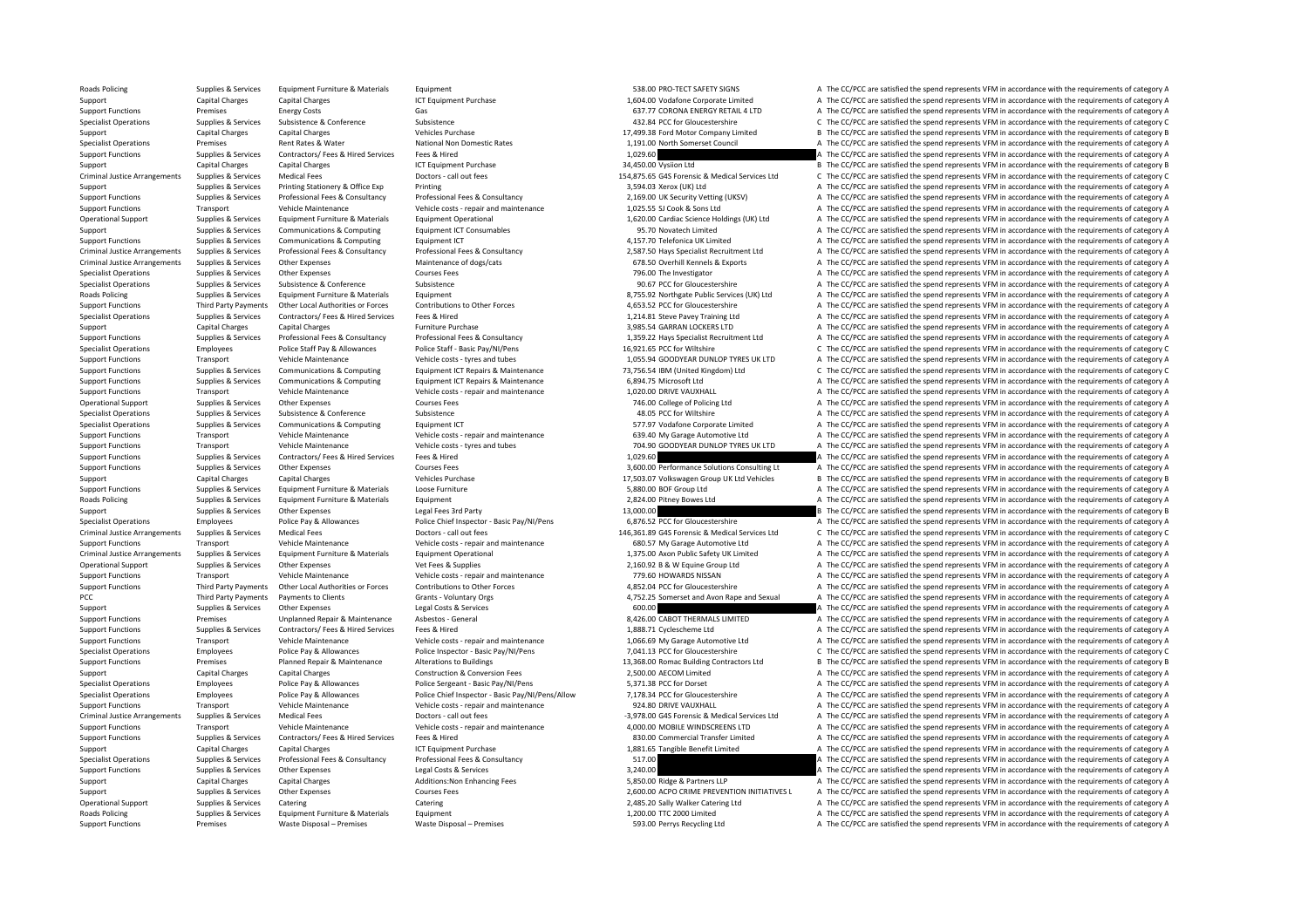Support Premises Rent Rates & Water National Non Domestic Rates 822.00 South Gloucestershire Council A The CC/PCC are satisfied the spend represents VFM in accordance with the requirements of category A Support Premises Unplanned Repair & Maintenance Responsive Maint - Internal Wall or Door 1,450.00 H&L CEILINGS LTD A The CC/PCC are satisfied the spend represents VFM in accordance with the requirements of category A Support Capital Charges Capital Charges Vehicle Conversions Vehicle Conversions 8,325.67 Ford Motor Company Limited B The CC/PCC are satisfied the spend represents VFM in accordance with the requirements of category B and Analyse Supplies & Services Equipment Furniture & Materials Equipment Equipment Equipment Equipment Equipment Equipment Equipment and the Satisfied the Spend represents VFM in accordance with the requirements of category A A The CC/PCC are satisfied the spend represents VFM in accordance with the requirements of category A Support Functions Supplies & Services Other Expenses Legal Costs & Services Legal Costs & Services Legal Costs & Services 825.00 A The CC/PCC are satisfied the spend represents VFM in accordance with the requirements of ca Investigative Support Supplies & Services Forensic Science Services Forensic Science Services Forensic Science Services Forensic Science Services Processives Forencic Science Services Forencic Science Services and the CONS Specialist Operations Supplies & Services Communications & Computing Telephone Calls 1,391.23 Telefonica UK Limited A The CC/PCC are satisfied the spend represents VFM in accordance with the requirements of category A Operational Support Support Supporter Support Operational Support of the Compare of the Compare of the Compare of the Compare of the Compare of the Compare of the Compare of the Compare of the Compare of the Compare of the Supplies & Services Professional Fees & Consultancy Professional Fees & Consultancy Professional Fees & Consultancy Professional Fees & Consultancy 1,215.58 PJN Mentoring & Interventions Ltd A The CC/PCC are satisfied the Support Functions Premises Unplanned Repair & Maintenance Responsive Maint - Ceilings 2,035.00 Solar Valley Electrical Limited A The CC/PCC are satisfied the spend represents VFM in accordance with the requirements of cate Specialist Operations Standby Police Pay & Allowances Standby Payments Standby Payments 3,301.56 PCC for Devon & Cornwall A The CC/PCC are satisfied the spend represents VFM in accordance with the requirements of category Operational Support Supplies & Services Contractors/ Fees & Hired Services Fees & Hired Services Fees & Hired 430.00 DC SMITH A The CC/PCC are satisfied the spend represents VFM in accordance with the requirements of categ Support Functions Transport Vehicle Maintenance Vehicle costs ‐ repair and maintenance 4,000.00 MOBILE WINDSCREENS LTD A The CC/PCC are satisfied the spend represents VFM in accordance with the requirements of category A Support Functions Transport Vehicle Maintenance Vehicle costs ‐ repair and maintenance 1,682.22 SJ Cook & Sons Ltd A The CC/PCC are satisfied the spend represents VFM in accordance with the requirements of category A Support Functions Supplies & Services Professional Fees & Consultancy Professional Fees & Consultancy Professional Fees & Consultancy Professional Fees & Consultancy 1,554.75 Hays Specialist Recruitment Ltd A The CC/PCC ar Support Functions Supplies & Services Equipment Furniture & Materials Equipment Equipment Equipment Equipment 1,194.06 RS COMPONENTS LTD A The CC/PCC are satisfied the spend represents VFM in accordance with the requiremen Roads Policing Premises Rent Rates & Water Landlords Service Charge Charge 669.08 Portis Partnership A The CC/PCC are satisfied the spend represents VFM in accordance with the requirements of category A Investigative Support Support Support Supporters Forensic Science Services Forensic Science Services Forensic Science Services Forensic Science Services Forensic Science Services Forensic Science Services and The CO/PCC ar Support Capital Charges Capital Charges Capital Charges Construction & Conversion Fees 9,390.00 Ridge & Partners LLP A The CC/PCC are satisfied the spend represents VFM in accordance with the requirements of category A The A The CC/PCC are satisfied the spend represents VFM in accordance with the requirements of category A Support Functions Premises Planned Repair & Maintenance Servicing - Mechanical Plant 8,269.67 Integral UK I td A The CC/PCC are satisfied the spend represents VFM in accordance with the requirements of category A Roads Policing Supplies & Services Printing Stationery & Office Exp Postage Supplies A The CC/PCC are satisfied the spend represents VFM in accordance with the requirements of category A Support Capital Charges Capital Charges Vehicles Purchase Vehicles Purchase 17,499.38 Ford Motor Company Limited B The CC/PCC are satisfied the spend represents VFM in accordance with the requirements of category B Support Support Capital Charges Capital Charges ICT Equipment Purchase 12,750.00 Vysiion Ltd A The CC/PCC are satisfied the spend represents VFM in accordance with the requirements of category A Support Functions Supplies & Services Contractors/ Fees & Hired Services Fees & Hired 1,018.20 Commercial Transfer Limited A The CC/PCC are satisfied the spend represents VFM in accordance with the requirements of category Support Functions Third Party Payments Other Local Authorities or Forces Contributions to Other Forces 4.596.52 PCC for Gloucestershire A The CC/PCC are satisfied the spend represents VFM in accordance with the requirement Criminal Justice Arrangements Supplies & Services Other Expenses Maintenance of dogs/cats Maintenance of dogs/cats Maintenance of dogs/cats and the control of the CC/PCC are satisfied the spend represents VFM in accordance A The CC/PCC are satisfied the spend represents VFM in accordance with the requirements of category A Operational Support Supplies & Services Other Expenses Vet Fees & Supplies Vet Fees & Supplies 1,772.62 Quantock Veterinary Hospital Ltd A The CC/PCC are satisfied the spend represents VFM in accordance with the requiremen Support Functions Transport Vehicle Maintenance Vehicle costs - repair and maintenance Support Transport Costs Functions and Detections of the Spend represents VFM in accordance with the requirements of category A Support Support Functions Premises Energy Costs Energy Costs Electricity Electricity Electricity Electricity Electricity 13,694.76 EDF ENERGY 1 LIMITED B The CC/PCC are satisfied the spend represents VFM in accordance with the req A The CC/PCC are satisfied the spend represents VFM in accordance with the requirements of category A Support Functions Supplies & Services Equipment Furniture & Materials Equipment Functions Equipment The COLO Fireblitz Extinguisher Ltd A The CC/PCC are satisfied the spend represents VFM in accordance with the requirement Specialist Operations Premises Rent Rates & Water National Non Domestic Rates 6,235.00 North Somerset Council A The CC/PCC are satisfied the spend represents VFM in accordance with the requirements of category A Support Third Party Payments Other Local Authorities or Forces Contributions to Other Forces 2,763.60 PCC for South Wales A The CC/PCC are satisfied the spend represents VFM in accordance with the requirements of category Support Capital Charges Capital Charges Capital Charges ICT Equipment Purchase 199.84 Tangible Benefit Limited A The CC/PCC are satisfied the spend represents VFM in accordance with the requirements of category A Support Functions Premises Rent Rates & Water Rents Rents Rents Rents Rents Rents Rents Rents Rents Rents Rents Rents Rents Rents Rents Rents Rents Rents Rents Rents Rents Rents Rents Rents Rents Rents Rents Rents Rents Re Specialist Operations Supplies & Services Contractors/ Fees & Hired Services Fees & Hired 23.40 B The CC/PCC are satisfied the spend represents VFM in accordance with the requirements of category B Support Functions Premises Planned Repair & Maintenance Intruder Alarms 1,219.49 Sovereign Fire & Security Ltd A The CC/PCC are satisfied the spend represents VFM in accordance with the requirements of category A Construct Support Capital Charges Capital Charges Capital Charges Construction & Conversion Fees 1,400.00 Ridge & Partners LLP A The CC/PCC are satisfied the spend represents VFM in accordance with the requirements of category A The Support Capital Charges Capital Charges Capital Charges Construction & Conversion Fees 1,220.00 Ridge & Partners LLP A The CC/PCC are satisfied the spend represents VFM in accordance with the requirements of category A Inv Investigative Support Supplies & Services Forensic Science Services Forensic Science Services Forensic Science Services Procensic Science Services 2,320.85 Orchid Cellmark Ltd A The CC/PCC are satisfied the spend represent Support Functions Premises Rent Rates & Water Water Charges/Sewerages – 2,570.26 Water2Business A The CC/PCC are satisfied the spend represents VFM in accordance with the requirements of category A Analyse Employees Police Staff Pay & Allowances Staffing Agency Staffing Agency Staffing Agency 10,921.02 Matrix SCM Ltd B The CC/PCC are satisfied the spend represents VFM in accordance with the requirements of category B A The CC/PCC are satisfied the spend represents VFM in accordance with the requirements of category A Support Functions Premises Rent Rates & Water National Non Domestic Rates 7,661.00 Bristol City Council A The CC/PCC are satisfied the spend represents VFM in accordance with the requirements of category A Investigations Transport Vehicle Allowances Travel fares Travel fares Travel fares 719.65 Laurence Clarke Limited A The CC/PCC are satisfied the spend represents VFM in accordance with the requirements of category A The Cr Premises Unplanned Repair & Maintenance Vandalism ‐ Forced Entry 1,315.00 Boing Rapid Secure Ltd A The CC/PCC are satisfied the spend represents VFM in accordance with the requirements of category A Support Functions Transport Vehicle Maintenance Vehicle costs - repair and maintenance 658.50 WH BENCE COACHWORKS LTD A The CC/PCC are satisfied the spend represents VFM in accordance with the requirements of category A Support Functions Transport Vehicle Maintenance Vehicle costs ‐ repair and maintenance 714.00 DRIVE VAUXHALL A The CC/PCC are satisfied the spend represents VFM in accordance with the requirements of category A Criminal Justice Arrangements Supplies & Services Other Expenses Courses Fees Courses Fees Courses Fees Supplies Courses Fees Supplies Courses Fees Supplies and the CAPCC are satisfied the spend represents VFM in accordanc Support Supporters Services Equipment - Consumables Fquipment - Consumables Fquipment - Consumables Fquipment - Consumables 634.80 WA Products (UK) Ltd t/a SceneSafe A The CC/PCC are satisfied the spend represents VFM in a Specialist Operations Employees Police Pay & Allowances & O/T Police PC - Basic Pay/NI/Pens/Overtime 25,188.93 PCC for Gloucestershire C The CC/PCC are satisfied the spend represents VFM in accordance with the requirements Investigations Third Party Payments Other Local Authorities or Forces Safeguarding Boards Contribution and the substantion of the Substantion of the Substantial Contribution and the Substantial Contribution of the Substant Supplies & Services Equipment Furniture & Materials Equipment Equipment Equipment and the spend represents of category and the conditions of category and the conditions of category and the requirements of category and the Analyse Supplies A Services Insurance Insurance Insurance General Insurance General Centeral Centeral General Centeral Centeral A The CC/PCC are satisfied the spend represents VFM in accordance with the requirements of cat Specialist Operations Supplies & Services Equipment Furniture & Materials Equipment 15.42 Corporate Support HQ Imprest A The CC/PCC are satisfied the spend represents VFM in accordance with the requirements of category A Operational Support Supplies & Services Subsistence Subsistence Subsistence Subsistence Subsistence Subsistence<br>
Subsistence Subsistence Subsistence Subsistence Subsistence Care in ETT equirements of category A The CC/PCC Support Capital Charges Capital Charges Capital Charges ICT Equipment Purchase 12,198.00 Data Pro IT Ltd B The CC/PCC are satisfied the spend represents VFM in accordance with the requirements of category B Specialist Operations Supplies & Services Subsistence Subsistence Subsistence Subsistence Subsistence Subsistence Subsistence Subsistence Subsistence Subsistence Subsistence Subsistence Subsistence Subsistence Subsistence Support Functions Transport Vehicle Maintenance Vehicle costs - commissioning 1,163.31 Halls Electrical Ltd A The CC/PCC are satisfied the spend represents VFM in accordance with the requirements of category A Criminal Justice Arrangements Supplies & Services Professional Fees & Consultancy Professional Fees & Consultancy Professional Fees & Consultancy 2,587.50 Hays Specialist Recruitment Ltd A The CC/PCC are satisfied the spen Support Functions Supplies & Services Contractors/ Fees & Hired Services Fees & Hired Hired The Services Fees & Hired Services Fees & Hired Services Fees & Hired Services Fees & Hired Services Fees & Hired Services Fees & Specialist Operations Supplies & Services Catering Catering Catering Catering Catering Catering Catering Catering Catering Catering Catering Catering Catering Catering Catering Catering Catering Catering Pathlinited A Serv B The CC/PCC are satisfied the spend represents VFM in accordance with the requirements of category B Investigations and Supplies & Services Professional Fees & Consultancy Professional Fees & Consultancy Professional Fees & Consultancy Professional Fees & Consultancy Professional Fees & Consultancy Professional Fees & Con Support Functions Supplies & Services Equipment Furniture & Materials Equipment Furniture & Materials Equipment Support Function 573.00 A The CC/PCC are satisfied the spend represents VFM in accordance with the requirement Support Functions Supplies & Services Printing Stationery & Office Exp Postage 3,329.96 3,329.96 A The CC/PCC are satisfied the spend represents VFM in accordance with the requirements of category A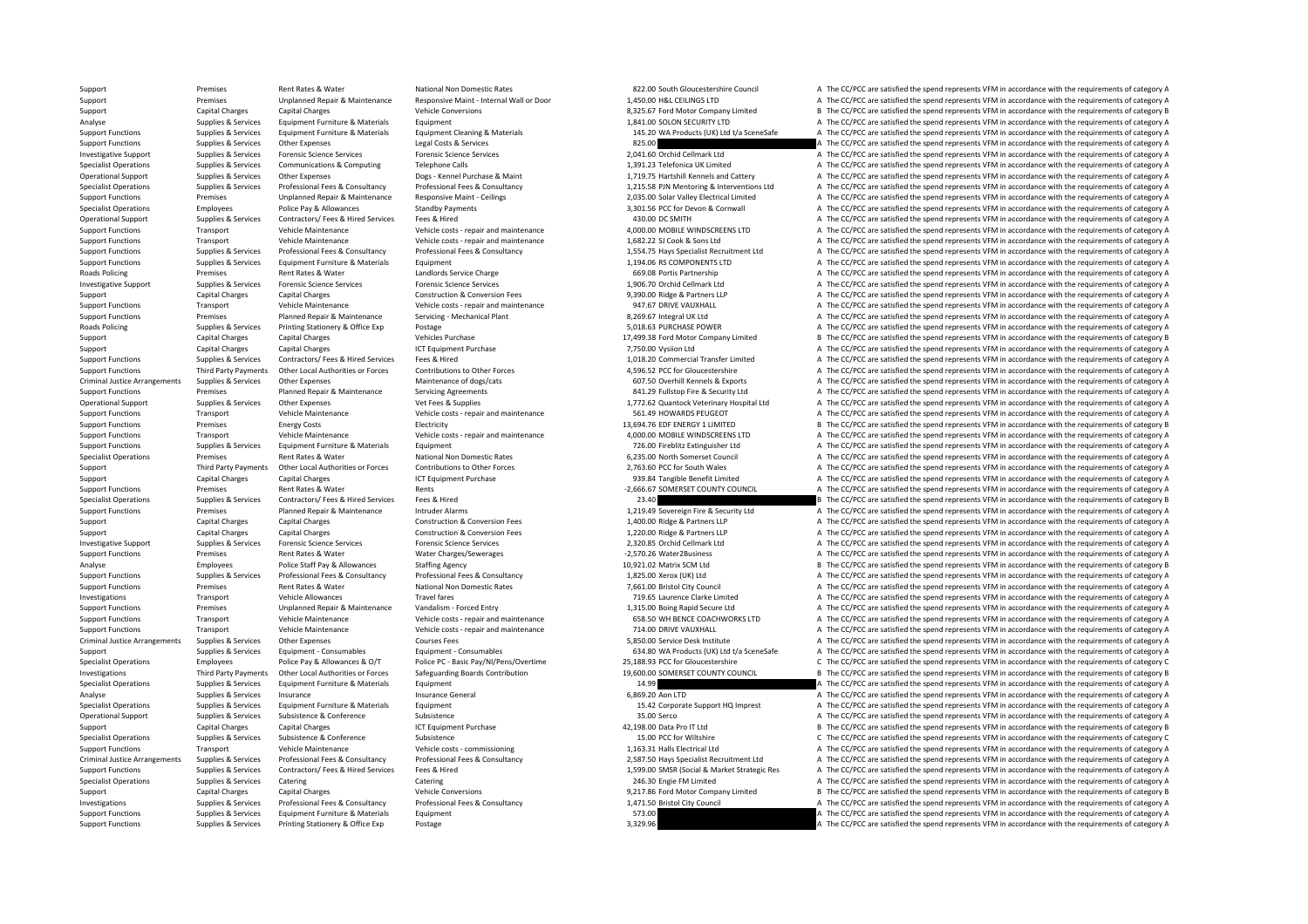Specialist Operations Employees Police Pay & Allowances & O/T Police PC - Basic Pay/NI/Pens/Overtime 26,299.84 PCC for Gloucestershire C The CC/PCC are satisfied the spend represents VFM in accordance with the requirements

Support Functions Supplies & Services Printing Stationery & Office Exp Postage 1,000.00 PURCHASE POWER 1,000.00 PURCHASE POWER A The CC/PCC are satisfied the spend represents VFM in accordance with the requirements of cate Support Functions Supplies & Services Communications & Computing Equipment ICT Repairs & Maintenance 47,598.00 Capita Secure Information Solutions B The CC/PCC are satisfied the spend represents VFM in accordance with the Support Capital Charges Capital Charges Capital Charges Construction & Conversion Fees 4,965.00 Ridge & Partners LLP A The CC/PCC are satisfied the spend represents VFM in accordance with the requirements of category A Sup Support Functions Supplies & Services Communications & Computing Equipment ICT 2000 Equipment ICT 70,181.10 Telefonica UK Limited C The CC/PCC are satisfied the spend represents VFM in accordance with the requirements of c Specialist Operations Supplies & Services Other Expenses Courses Fees 899.00 Shared Service Architecture Ltd A The CC/PCC are satisfied the spend represents VFM in accordance with the requirements of category A Specialist Operations Transport Vehicle Allowances Travel fares Travel fares Travel fares Travel fares Travel fares and the Specialist A The CC/PCC are satisfied the spend represents VFM in accordance with the requirements Support Functions Premises Rent Rates & Water National Non Domestic Rates 2,062.00 Mendip District Council A The CC/PCC are satisfied the spend represents VFM in accordance with the requirements of category A Content A The Specialist Operations Supplies & Services Subsistence Subsistence Accommodation and accordance and the spend represents VFM in accordance with the requirements of category B and the spend represents VFM in accordance with Specialist Operations Supplies & Services Printing Stationery & Office Exp Reprographics Reprographics 3.00 PCC for Gloucestershire C The CC/PCC are satisfied the spend represents VFM in accordance with the requirements of Support Functions Premises Unplanned Repair & Maintenance Responsive Maint - Electrical SAOD.00 Solar Valley Electrical Limited A The CC/PCC are satisfied the spend represents VFM in accordance with the requirements of cat Specialist Operations Transport Vehicle Allowances Travel fares Travel fares 52.52 Corporate Support HQ Imprest A The CC/PCC are satisfied the spend represents VFM in accordance with the requirements of category A The Cros Support Premises Rent Rates & Water National Non Domestic Rates 3,805.00 North Somerset Council A The CC/PCC are satisfied the spend represents VFM in accordance with the requirements of category A Support Functions Premises Waste Disposal – Premises Waste Disposal – Premises Premises 785.18 SUEZ Recycling and Recovery UK Ltd A The CC/PCC are satisfied the spend represents VFM in accordance with the requirements of c Support Functions Premises Energy Costs Functions Electricity Functions Energy Costs EDF Energy Costs Electricity Functions and the COVID-REGY 1 LIMITED A The CC/PCC are satisfied the spend represents VFM in accordance wit Support Functions Premises Energy Costs Electricity Electricity A The COSTS A The CC/PCC are satisfied the spend represents VFM in accordance with the requirements of category A Support Capital Charges Capital Charges Construction & Conversion Fees 1,400.00 Ridge & Partners LLP A The CC/PCC are satisfied the spend represents VFM in accordance with the requirements of category A Roads Policing Transport Vehicle Allowances Travel fares Travel fares 1,200.00 Portishead Town Football Club A The CC/PCC are satisfied the spend represents VFM in accordance with the requirements of category A Support Functions Supplies & Services Contractors/ Fees & Hired Services Fees & Hired Tees & Hired Contractors/ Fees & Hired Services Fees & Hired Musical Angle 24,970.00 The Behavioural Insights Team B The CC/PCC are sati Support Functions Premises Rent Rates & Water National Non Domestic Rates 2,003.00 Somerset West and Taunton Council A The CC/PCC are satisfied the spend represents VFM in accordance with the requirements of category A Support Capital Charges Capital Charges Capital Charges Support Purchase 1CT Equipment Purchase 911.10 Tangible Benefit Limited A The CC/PCC are satisfied the spend represents VFM in accordance with the requirements of cat Employees Police Pay & Allowances Police Inspector - Basic Pay/NI/Pens 6,468.82 PCC for Wiltshire A The CC/PCC are satisfied the spend represents VFM in accordance with the requirements of category A Specialist Operations Supplies & Services Contractors/ Fees & Hired Services Fees & Hired 2,160.00 Prevent plc 2,160.00 Prevent plc A The CC/PCC are satisfied the spend represents VFM in accordance with the requirements of Support Premises Rent Rates & Water Premises Leases 856,642.01 Blue Light Partnership C The CC/PCC are satisfied the spend represents VFM in accordance with the requirements of category C Support Functions Premises Premises Rent Rates & Water National Non Domestic Rates National Non Domestic Rates National Non Domestic Rates 27,468.00 Bristol City Council B The CC/PCC are satisfied the spend represents VFM Transport Vehicle Maintenance Vehicle costs - repair and maintenance 1,285.87 My Garage Automotive Ltd A The CC/PCC are satisfied the spend represents VFM in accordance with the requirements of category A Support Functions Transport Vehicle Maintenance Vehicle costs - repair and maintenance 3,909.64 PCC for Wiltshire A The CC/PCC are satisfied the spend represents VFM in accordance with the requirements of category A Local Policing Supplies & Supplies & Supplies & Services Equipment Eurniture & Materials Equipment Equipment 1,105.50 NORMANTON SCREEN PRINTING A The CC/PCC are satisfied the spend represents VFM in accordance with the req Specialist Operations Supplies & Services Contractors/ Fees & Hired Services Fees & Hired - Cleaning Cells/Vehs 15.50 15.50 A The CC/PCC are satisfied the spend represents VFM in accordance with the requirements of categor A The CC/PCC are satisfied the spend represents VFM in accordance with the requirements of category A Support Functions Supplies & Services Contractors/ Fees & Hired Services Fees & Hired Hired Services Fees & Hired Services Fees & Hired Services Fees & Hired Services Fees & Hired Services Fees & Hired Services Fees & Hire Support Functions Premises Rent Rates & Water National Non Domestic Rates 1,485.00 Sedgemoor District Council A The CC/PCC are satisfied the spend represents VFM in accordance with the requirements of category A Analyse Su Analyse Supplies & Services Equipment Furniture & Materials Equipment Equipment Equipment Equipment and the Supplies Analyse Supplies A The CC/PCC are satisfied the spend represents VFM in accordance with the requirements A The CC/PCC are satisfied the spend represents VFM in accordance with the requirements of category A 1.5 Investigative Support Supplies & Services Forensic Science Services Forensic Science Services Forensic Science Services Forensic Science Services (2,580.00 Systems Technology Consultants Ltd A The CC/PCC are satisfied Support Functions Transport Vehicle Allowances Travel fares Travel fares and the spend of the CC/PCC are satisfied the spend represents VFM in accordance with the requirements of category A Criminal Justice Arrangements Supplies & Services Other Expenses Remand costs Remand costs a Remand costs 1,514.12 Bidfood A The CC/PCC are satisfied the spend represents VFM in accordance with the requirements of category Roads Policing Supplies & Services Printing Stationery & Office Exp Postage 3,314.20 A The CC/PCC are satisfied the spend represents VFM in accordance with the requirements of category A Criminal Justice Arrangements Supplies & Services Equipment Furniture & Materials Loose Furniture and Loose Furniture and Loose Furniture and Loose Furniture and Loose Furniture and Loose Furniture and Loose Furniture and Support Functions Supplies & Services Communications & Computing Foultment ICT Hardware Purch 1,760.20 SOFTWARE BOX LTD A The CC/PCC are satisfied the spend represents VFM in accordance with the requirements of category A Support Functions Premises Planned Repair & Maintenance Premises Costs 516.00 Commercial Transfer Limited A The CC/PCC are satisfied the spend represents VFM in accordance with the requirements of category A Transport Vehicle Maintenance Vehicle costs - repair and maintenance SO2.99 Alliance Automotive T/A Mill Autoq A The CC/PCC are satisfied the spend represents VFM in accordance with the requirements of category A Vehicle M Premises Rent Rates & Water Rents of category B Rents Rents Rents Rents Rents Rents Rents Rents Rents Rents Rent<br>The CC/PCC are satisfied the spend represents VFM in accordance with the requirements of category A The SC/PC Support Functions Transport Vehicle Maintenance Vehicle costs – repair and maintenance 1,913.50 DRIVE VAUXHALL A The CC/PCC are satisfied the spend represents VFM in accordance with the requirements of category A Roads Policing Premises Rent Rates & Water Rents 18,743.52 Portis Partnership <sup>B</sup> The CC/PCC are satisfied the spend represents VFM in accordance with the requirements of category B Support Functions Premises Premises Rent Rates & Water Rents Rents Rents Rents Rents Rents Rents Rents Rents A The CONC are satisfied the spend represents VFM in accordance with the requirements of category A The CONC are Subsistence **A Service Supplies A Service Supplies A Service** A The CC/PCC are satisfied the spend represents VFM in accordance with the requirements of category A Support Functions Premises Cleaning & Domestic Supplies Cleaning Charges Cleaning Charges 21,756.75 Sodexo Limited B The CC/PCC are satisfied the spend represents VFM in accordance with the requirements of category B Support Eurotions Transport Vehicle Maintenance Vehicle costs-repair and maintenance S16.57 Alliance Automotive T/A Mill Autoq A The CC/PCC are satisfied the spend represents VFM in accordance with the requirements of cate Investigative Support Supplies & Services Communications & Computing For Formunications and Computing and Formunications & Computing Formunications and Formunications and Formunications and Formunications and Formunication Support Functions Premises Rent Rates & Water Rents 17,500.00 J H HASKINS & SON LTD <sup>B</sup> The CC/PCC are satisfied the spend represents VFM in accordance with the requirements of category B Support Functions Supplies & Services Equipment Furniture & Materials Equipment external Equipment equipment and the spend represents VFM in accordance with the requirements of category A Suppliers & Suppliers & Suppliers & Consultancy Professional Fees & Consultancy Professional Fees & Consultancy Professional Fees & Consultancy Professional Fees & Consultancy Professional Fees & Consultancy and the Suppli Support Functions Supplies & Services Communications & Computing For Functions For Equipment ICT examples and the services of category C The CC/PCC are satisfied the spend represents VFM in accordance with the requirements Criminal Justice Arrangements Supplies & Services Forensic Science Services Forensic Science Services Forensic Science Services Forensic Science Services Forensic Science Services Services Services Services Services Servic Support Functions Premises Energy Costs Gas Gas Gas Gas Gas Gas Health Consumables Gas 4,651.37 CORONA ENERGY RETAIL 4 LTD A The CC/PCC are satisfied the spend represents VFM in accordance with the requirements of category Operational Support Supplies & Services Equipment - Consumables Equipment - Consumables Equipment - Consumables Equipment - Consumables 785.00 D.tec International Limited A The CC/PCC are satisfied the spend represents VFM Support Functions Premises Planned Repair & Maintenance Security 5,887.00 Avon Armour Limited A The CC/PCC are satisfied the spend represents VFM in accordance with the requirements of category A Specialist Operations Supplies & Services Other Expenses 2008 Courses Fees 2,406.50 College of Policing Ltd A The CC/PCC are satisfied the spend represents VFM in accordance with the requirements of category A Support Employees Indirect Employee Expenses Refunds - Contributions 2,078.69 A The CC/PCC are satisfied the spend represents VFM in accordance with the requirements of category A Support Functions Supplies & Services Equipment - Consumables Equipment - Consumables Equipment - Consumables Equipment - Consumables 675.87 CPC 675.87 CPC A The CC/PCC are satisfied the spend represents VFM in accordance Support Premises Rent Rates & Water National Non Domestic Rates 1,166.00 Bath & North East Somerset A The CC/PCC are satisfied the spend represents VFM in accordance with the requirements of category A Support Supplies & Services Other Expenses Payment of Claims - 3rd Party and the Magnon and A CONCOLOGIC ART ARTY A The CC/PCC are satisfied the spend represents VFM in accordance with the requirements of category B Secial Specialist Operations Supplies & Services Other Expenses Courses Fees Courses Fees 560.00 College of Policing Ltd A The CC/PCC are satisfied the spend represents VFM in accordance with the requirements of category A PCC Third Party Payments Payments to Clients Grants Voluntary Orgs Grants Voluntary Orgs 24,106.50 The Green House B The CC/PCC are satisfied the spend represents VFM in accordance with the requirements of category B Support Third Party Payments Payments of Clients Grants - Voluntary Orgs 6 Crants Voluntary Orgs 5,354.25 Womankind Bristol Women's The analy C A The CC/PCC are satisfied the spend represents VFM in accordance with the req B The CC/PCC are satisfied the spend represents VFM in accordance with the requirements of category B Suppliers & Services Communications & Communications & Communications Communications Foujoment ICT Hardware Purch 71.380.00 Internet Videocommunications Itd C. The CC/PCC are satisfied the spend represents VEM in accordanc Support Functions Transport Vehicle Maintenance Vehicle costs – fuel Vehicle costs – fuel 31,422.52 Arval UK Ltd B The CC/PCC are satisfied the spend represents VFM in accordance with the requirements of category B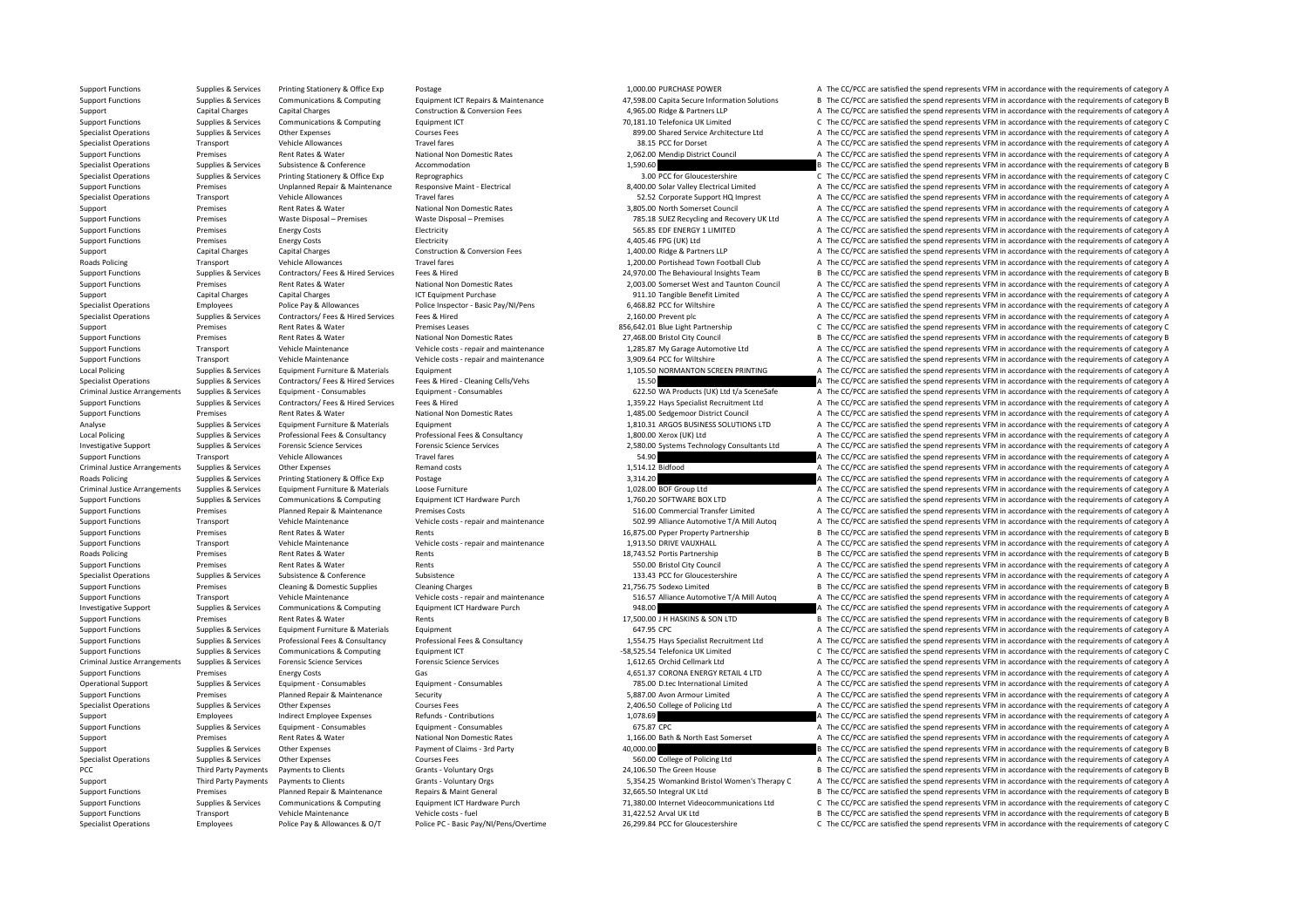Investigations Supplies & Services Professional Fees & Consultancy Professional Fees & Consultancy Professional Fees & Consultancy Security Security 562.32 A The CC/PCC are satisfied the spend represents VFM in accordance

Support Functions Transport Vehicle Maintenance Vehicle costs - repair and maintenance 4,000.00 MOBILE WINDSCREENS LTD A The CC/PCC are satisfied the spend represents VFM in accordance with the requirements of category A Support Functions Premises Planned Repair & Maintenance Repairs & Maint General 1,515.22 AUDIENCE SYSTEMS LTD A The CC/PCC are satisfied the spend represents VFM in accordance with the requirements of category A Investigative Support Supplies & Services Forensic Science Services Forensic Science Services Forensic Science Services Forensic Science Services Forensic Science Services and the case of the Support of the CC/PCC are sati Investigative Support Supplies & Services Forensic Science Services Forensic Science Services 3,747.08 Orchid Cellmark Ltd A The CC/PCC are satisfied the spend represents VFM in accordance with the requirements of category A Support Functions Premises Planned Repair & Maintenance Fire Alarms 3,526.73 Sovereign Fire & Security Ltd A The CC/PCC are satisfied the spend represents VFM in accordance with the requirements of category A Supplies & Supplies & Supplies & Supplies & Supplies & Supplierent Furniture & Materials Equipment Repairs & Maintenance 2,070.00 A Data Limited A The CC/PCC are satisfied the spend represents VFM in accordance with the re Support Functions Transport Vehicle Maintenance Vehicle costs – fuel 2,603.04 Certas Energy UK Itd A The CC/PCC are satisfied the spend represents VFM in accordance with the requirements of category A Support Functions Premises Rent Rates & Water National Non Domestic Rates 706.00 Somerset West and Taunton Council A The CC/PCC are satisfied the spend represents VFM in accordance with the requirements of category A PCC Supplies & Services Contractors/ Fees & Hired Services Fees & Hired 1,000.00 S Essex Court A The CC/PCC are satisfied the spend represents VFM in accordance with the requirements of category A Support Functions Transport Vehicle Maintenance Vehicle costs – fuel vehicle costs – fuel 10,357.00 Certas Energy UK Ltd B The CC/PCC are satisfied the spend represents VFM in accordance with the requirements of category B Analyse Transport Vehicle Allowances Travel fares Travel fares 15,552.15 Click Travel Ltd B The CC/PCC are satisfied the spend represents VFM in accordance with the requirements of category B Specialist Operations Transport Vehicle Allowances Travel fares Travel fares 258.00 A The CC/PCC are satisfied the spend represents VFM in accordance with the requirements of category A The COMERC AREA END IN A The COPC ar Support Functions Supplies & Services Communications & Computing Equipment ICT Consumables 65.00 SOFTWARE BOX LTD A The CC/PCC are satisfied the spend represents VFM in accordance with the requirements of category A Suppor Support Functions Supplies & Services Communications & Computing Equipment ICT example and the support Equipment ICT 9,089.58 Telefonica UK Limited A The CC/PCC are satisfied the spend represents VFM in accordance with the Support Capital Charges Capital Charges Vehicles Purchase Vehicles Purchase 17,076.00 Vauxhall Motors Limited B The CC/PCC are satisfied the spend represents VFM in accordance with the requirements of category B Support Functions Premises Unplanned Repair & Maintenance Responsive Maint - Electrical 1,805.06 South Coast Catering Ltd A The CC/PCC are satisfied the spend represents VFM in accordance with the requirements of category Investigative Support Supplies & Services Forensic Science Services Forensic Science Services Forensic Science Services Forensic Science Services and The CC/PCC are satisfied the spend represents VFM in accordance with the Operational Support Support Support Supporters Supporters Other Expenses Horses - Farrier Costs 670.00 A H Ball A The CC/PCC are satisfied the spend represents VFM in accordance with the requirements of category A Support Functions Transport Vehicle Maintenance Vehicle costs - commissioning 599.86 WURTH UK LTD A The CC/PCC are satisfied the spend represents VFM in accordance with the requirements of category A The CC/PCC are satisfi PCC The CC/PCC are satisfied the spend represents VFM in accordance with the requirements of category A The CC/PCC are satisfied the spend represents VFM in accordance with the requirements of category A The CC/PCC are sat Suppliers & Services Professional Fees & Consultancy Professional Fees & Consultancy Professional Fees & Consultancy Professional Fees & Consultancy Professional Fees & Consultancy Professional Fees & Consultancy Professio Support Functions Transport Vehicle Maintenance Vehicle costs - repair and maintenance S32.80 CASTROL (UK) LTD A The CC/PCC are satisfied the spend represents VFM in accordance with the requirements of category A Investigations Supplies Services Other Expenses Legal Fees 3rd Party Legal Fees 3rd Party and the service of the COMEN DATE COMEN DATE CONCLOUSE A The CC/PCC are satisfied the spend represents VFM in accordance with the re A The CC/PCC are satisfied the spend represents VFM in accordance with the requirements of category A Support Functions Premises Rent Rates & Water National Non Domestic Rates 2,772.00 North Somerset Council A The CC/PCC are satisfied the spend represents VFM in accordance with the requirements of category A Support Functions Premises Energy Costs Gas Gas Gas Gas Gas CoRONA ENERGY RETAIL 4 LTD A The CC/PCC are satisfied the spend represents VFM in accordance with the requirements of category A Support Functions Support Categor Support Supplies Supplies & Services Other Expenses Legal Costs & Services Legal Costs & Services Legal Costs & Services 1,901.00 A The CC/PCC are satisfied the spend represents VFM in accordance with the requirements of c Support Functions Premises a Water Artes Rent Rates 8.00 Non-<br>A The CC/PCC are satisfied the spend represents VFM in accordance with the requirements of category A Support Functions Supplies & Services Professional Fees & Consultancy Professional Fees & Consultancy Professional Fees & Consultancy Professional Fees & Consultancy Professional Fees & Consultancy Professional Fees & Cons Support Functions Premises Energy Costs Electricity Electricity Electricity Electricity Electricity and the spend represents VFM in accordance with the requirements of category A The CC/PCC are satisfied the spend represen Support Capital Charges Capital Charges Capital Charges Vehicles Purchase Vehicles Purchase Vehicles Purchase Vehicles Purchase 17,076.00 Vauxhall Motors Limited B The CC/PCC are satisfied the spend represents VFM in accor A The CC/PCC are satisfied the spend represents VFM in accordance with the requirements of category A Support Functions Supplies & Services Communications & Computing Equipment ICT Equipment ICT 1,360.00 Telefonica UK Limited A The CC/PCC are satisfied the spend represents VFM in accordance with the requirements of categor Support Functions Supplies & Services Fouloment Furniture & Materials Fouloment Operational 5,590.00 GMK Itd A The CC/PCC are satisfied the spend represents VFM in accordance with the requirements of category A Support Functions Supplies & Services Equipment Furniture Materials Loose Furniture Loose Furniture 2,200.00 Huddle Furniture A The CC/PCC are satisfied the spend represents VFM in accordance with the requirements of categ Support Functions Premises Rent Rates & Water National Non Domestic Rates 614.00 Mendin District Council A The CC/PCC are satisfied the spend represents VFM in accordance with the requirements of category A Support Functions Supplies & Services Communications & Computing Equipment ICT Equipment ICT Support The Service of The Computing Support Functions and the CONSTANT A The CC/PCC are satisfied the spend represents VFM in ac Investigations Supplies & Services Professional Fees & Consultancy Professional Fees & Consultancy Professional Fees & Consultancy A The CC/PCC are satisfied the spend represents VFM in accordance with the requirements of Support Functions Supplies & Services Communications & Computing Telephone Calls Telephone Calls 29,280.52 VIRGIN MEDIA PAYMENTS LTD B The CC/PCC are satisfied the spend represents VFM in accordance with the requirements o Support Functions Supplies & Services Contractors/ Fees & Hired Services Fees & Hired 4,110.00 My Staff Shop Limited A The CC/PCC are satisfied the spend represents VFM in accordance with the requirements of category A Cri Criminal Tustical Justice Arrangement 621.66 Ikea Business **Arrangement Fund Arrangement Furniture Arrangement 6**<br>2.187.47 FDF ENFRGY 11 IMITED **A The CC/PCC are satisfied the spend represents VFM in accordance with the re** Support Functions Premises Energy Costs Functions Electricity Functions Electricity Electricity Functions and represents VFM in accordance with the requirements of category A Support Functions Transport Vehicle Maintenance Vehicle costs – tyres and tubes 649.82 CABOT TYRE SERVICE LTD A The CC/PCC are satisfied the spend represents VFM in accordance with the requirements of category A Support Functions Transport Vehicle Maintenance Vehicle costs – repair and maintenance Vehicle costs – repair and maintenance 1,046.64 TrustFirstParts A The CC/PCC are satisfied the spend represents VFM in accordance with A The CC/PCC are satisfied the spend represents VFM in accordance with the requirements of category A Criminal Justice Arrangements Supplies & Services Forensic Science Services Forensic Science Services Forensic Science Services Forensic Science Services Forensic Science Services and S,428.80 Orchid Cellmark Ltd A The CC/ Specialist Operations Supplies & Services Equipment Furniture & Materials Equipment Equipment Equipment Equipment Purniture & Materials Equipment and Supplies and The CC/PCC are satisfied the spend represents VFM in accord Criminal Justice Arrangements Supplies & Services Subsistence & Conference Accommodation 652.00 College of Policing Ltd A The CC/PCC are satisfied the spend represents VFM in accordance with the requirements of category A Investigations Supplies & Services Professional Fees & Consultancy Professional Fees & Consultancy Professional Fees & Consultancy Professional Fees & Consultancy Professional Fees & Consultancy Professional Fees & Consult PCC Third Party Payments Payments to Clients Grants - Voluntary Orgs Grants - Voluntary Orgs 27,305.83 Victim Support B The CC/PCC are satisfied the spend represents VFM in accordance with the requirements of category B Support Functions Transport Vehicle Maintenance Vehicle costs – fuel Vehicle costs – fuel 30,049.19 Arval UK Ltd B The CC/PCC are satisfied the spend represents VFM in accordance with the requirements of category B The Cos Support Capital Charges Capital Charges Capital Charges ICT Equipment Purchase 1,900.00 Tangible Benefit Limited A The CC/PCC are satisfied the spend represents VFM in accordance with the requirements of category A Specialist Operations Employees Police Pay & Allowances Police Sergeant - Basic Pay/NI/Pens 4,413.50 PCC for Dorset A The CC/PCC are satisfied the spend represents VFM in accordance with the requirements of category A Specialist Operations Premises Energy Costs Energy Costs Electricity Electricity Electricity Electricity Electricity Electricity and the Spend Represent A The CC/PCC are satisfied the spend represents VFM in accordance wit Investigative Support Supplies & Services Forensic Science Services Forensic Science Services Forensic Science Services Forensic Science Services and The CO/PCC are satisfied the spend represents VFM in accordance with the Operational Support Supplies & Services Other Expenses Dogs - Food Dogs - Food 1,643.44 Crown Petfoods Ltd A The CC/PCC are satisfied the spend represents VFM in accordance with the requirements of category A Criminal Justice Arrangements Supplies & Services Contractors/ Fees & Hired Services Fees & Hired Hired Services Fees & Hired Services Fees & Hired Services Fees & Hired Services Pees & Hired Services Contractors/ Fees & H Support Capital Charges Capital Charges Additions:Non Enhancing Fees 5,166.00 Services Design Solution Ltd A The CC/PCC are satisfied the spend represents VFM in accordance with the requirements of category A PCC Supplies & Services Equipment Furniture & Materials Equipment Furniture & Materials Equipment Purniture & Materials Equipment A The CC/PCC are satisfied the spend represents VFM in accordance with the requirements of c Support Capital Charges Capital Charges Capital Charges ICT Equipment Purchase 13,633.32 Specialist Computer Centres B The CC/PCC are satisfied the spend represents VFM in accordance with the requirements of category B Support Capital Charges Capital Charges Additions:Non Enhancing Fees 1,950.00 Ridge & Partners LLP A The CC/PCC are satisfied the spend represents VFM in accordance with the requirements of category A Support Functions Supplies & Services Subsistence & Conference Hospitality Hospitality 11.61 A The CC/PCC are satisfied the spend represents VFM in accordance with the requirements of category A Analyse Supplies & Services Printing Stationery & Office Exp Printing 1,403.59 Xerox (UK) Ltd A The CC/PCC are satisfied the spend represents VFM in accordance with the requirements of category A Support Supplies & Services Other Expenses Legal Costs & Services 1,700.00 A The CC/PCC are satisfied the spend represents VFM in accordance with the requirements of category A The COMEN in accordance with the requirements A The CC/PCC are satisfied the spend represents VFM in accordance with the requirements of category A Support Functions Supplies & Services Equipment Eurniture & Materials Equipment Equipment Equipment Equipment Equipment Equipment and the Support A The CC/PCC are satisfied the spend represents VFM in accordance with the r Support Functions Premises Rent Rates & Water National Non Domestic Rates 540.00 South Somerset District Council A The CC/PCC are satisfied the spend represents VFM in accordance with the requirements of category A Support Functions Transport Vehicle Maintenance Vehicle costs - repair and maintenance 1,121.85 My Garage Automotive Ltd A The CC/PCC are satisfied the spend represents VFM in accordance with the requirements of category A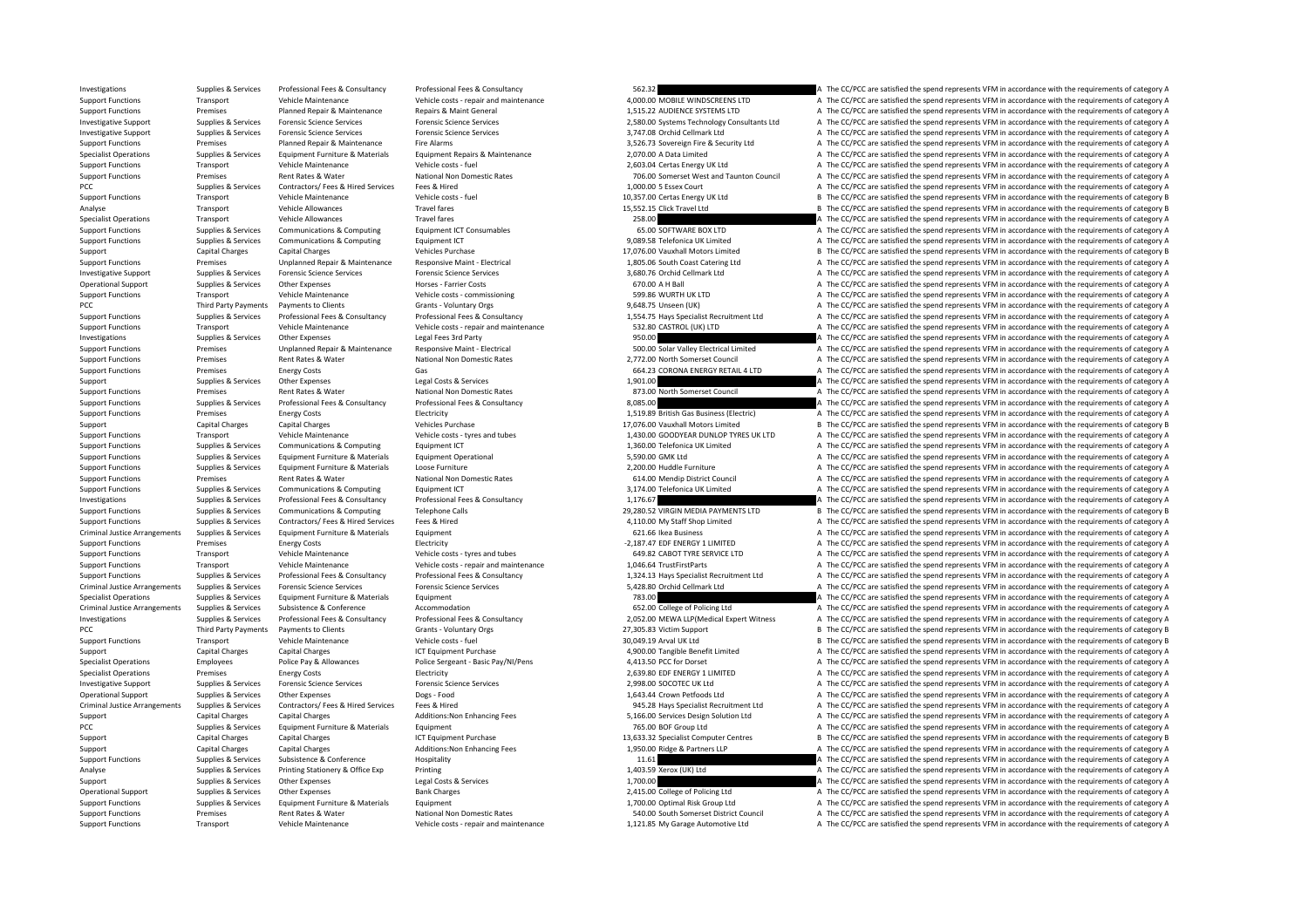Support Capital Charges Capital Charges Capital Charges ICT Equipment Purchase 17,520.00 Tangible Benefit Limited A The CC/PCC are satisfied the spend represents VFM in accordance with the requirements of category A

## PCC Third Party Payments Payments to Clients Grants - Voluntary Orgs 9,648.75 Unseen (UK) A The CC/PCC are satisfied the spend represents VFM in accordance with the requirements of category A PCC Supplies & Services Other Expenses External Audit Fee External Audit Fee 6,998.00 GRANT THORNTON UK LLP A The CC/PCC are satisfied the spend represents VFM in accordance with the requirements of category A Thomas Regis Support Functions Supplies & Services Professional Fees & Consultancy Professional Fees & Consultancy Professional Fees & Consultancy Professional Fees & Consultancy Professional Fees & Consultancy 720.00 Ridge & Partners Premises Rent Rates & Water Rents Rents Rents Rents Rents Rents Rents Rents Rents Rents Rent Rates Rent Rates Rent Rents Street Rents Street Rent Rents Rents Rents Rents Rents Rents Rents Rents Rents Rents Rents Rents Rent

Support Functions Supplies & Services Communications & Computing Equipment ICT examples and the spend of the CC/PCC are satisfied the spend represents VFM in accordance with the requirements of category A Support Functions Supplies & Services Professional Fees & Consultancy Professional Fees & Consultancy Professional Fees & Consultancy Professional Fees & Consultancy Professional Fees & Consultancy Professional Fees & Cons Support Support Support Support Other Expenses Legal Fees 3rd Party 20,000.00 30,000.00 B The CC/PCC are satisfied the spend represents VFM in accordance with the requirements of category B Support Functions Transport Vehicle Maintenance Vehicle costs - repair and maintenance 1,043.87 DRIVE VAUXHALL A The CC/PCC are satisfied the spend represents VFM in accordance with the requirements of category A Specialist Operations Transport Vehicle Maintenance Vehicle costs - fuel Vehicle costs - fuel 117.82 Corporate Support HQ Imprest A The CC/PCC are satisfied the spend represents VFM in accordance with the requirements of c Support Capital Charges Capital Charges Capital Charges ICT Equipment Purchase 3,738.23 Sovereign Fire & Security Ltd A The CC/PCC are satisfied the spend represents VFM in accordance with the requirements of category A Th Roads Policing Premises Rent Rates & Water National Non Domestic Rates 3,125.00 NORTH SOMERSET COUNCIL A The CC/PCC are satisfied the spend represents VFM in accordance with the requirements of category A Employees Police Staff Pay & Allowances Police Staff - Police Staff - Police Staff - Police Staff - Police Staff - Police Staff - Police Staff - Police Staff - Police Pension 294,397.00 Somerset County Council Pension Fund Specialist Operations Premises Energy Costs Electricity Electricity Electricity Electricity Electricity and the state of the SPAN of the CC/PCC are satisfied the spend represents VFM in accordance with the requirements of Support Functions Supplies & Services Contractors/ Fees & Hired Services Fees & Hired The Services Fees & Hired 2,374.17 My Staff Shop Limited A The CC/PCC are satisfied the spend represents VFM in accordance with the requ Support Functions Supplies & Services Other Expenses Legal Costs & Services Services 577.80 A The CC/PCC are satisfied the spend represents VFM in accordance with the requirements of category A Support Functions Transport Vehicle Maintenance Vehicle costs - repair and maintenance 2,368.46 BMW (UK) Ltd A The CC/PCC are satisfied the spend represents VFM in accordance with the requirements of category A Support Functions Premises Planned Repair & Maintenance Servicing - Lifts 1,038.00 Jackson Lift Services Ltd A The CC/PCC are satisfied the spend represents VFM in accordance with the requirements of category A Support Functions Premises Rent Rates & Water National Non Domestic Rates 896.00 Bristol City Council A The CC/PCC are satisfied the spend represents VFM in accordance with the requirements of category A Support Functions Supplies & Services Professional Fees & Consultancy Professional Fees & Consultancy Professional Fees & Consultancy 1,920.00 ANTHONY BROOKES SURVEYS LTD A The CC/PCC are satisfied the spend represents VFM Functions Premises Energy Constants Premises Energy Costs Energy Costs Energy Costs Energy Costs Energy Costs Energy Costs Energy Costs Energy Costs Energy Costs Energy Costs Energy B The CC/PCC are satisfied the spend rep Analyse Supplies A Services Insurance Insurance Insurance General **Figure 2006** -7,278.19 Aon LTD A The CC/PCC are satisfied the spend represents VFM in accordance with the requirements of category A Support Functions Premises Rent Rates & Water National Non Domestic Rates 1,448.00 Somerset West and Taunton Council A The CC/PCC are satisfied the spend represents VFM in accordance with the requirements of category A Support Functions Premises Rent Rates & Water Mater Charges/Sewerages 1,711.23 Water 2Business A The CC/PCC are satisfied the spend represents VFM in accordance with the requirements of category A The Support Functions Pre Premises Rent Rates & Water Mational Non Domestic Rates Support A The CC/PCC are satisfied the spend represents VFM in accordance with the requirements of category A Support Functions Supporters & Services Professional Fees & Consultancy Professional Fees & Consultancy Professional Fees & Consultancy Professional Fees & Consultancy and the Support of a state of A The CC/PCC are satisfi Support Functions Premises Rent Rates & Water National Non Domestic Rates 11,542.00 South Gloucestershire Council B The CC/PCC are satisfied the spend represents VFM in accordance with the requirements of category B Support Supplies Supplies & Services Catering Catering Catering Catering Catering Catering Catering Catering Catering Catering Catering Catering a Support The CC/PCC are satisfied the spend represents VFM in accordance wit Printing ST5.00 E S Print Solutions A The CC/PCC are satisfied the spend represents VFM in accordance with the requirements of category A Support Functions Premises Unplanned Repair & Maintenance Responsive Maint - Electrical Support A 550.00 Solar Valley Electrical Limited A The CC/PCC are satisfied the spend represents VFM in accordance with the requiremen Specialist Operations Transport Vehicle Maintenance Vehicle costs ‐ repair and maintenance 62.98 A The CC/PCC are satisfied the spend represents VFM in accordance with the requirements of category A Specialist Operations Supplies & Services Communications & Computing Equipment ICT Equipment ICT Equipment ICT 41.00 B The CC/PCC are satisfied the spend represents VFM in accordance with the requirements of category B<br>Sup A The CC/PCC are satisfied the spend represents VFM in accordance with the requirements of category A Support Functions Transport Vehicle Maintenance Vehicle costs - repair and maintenance 744.00 Bristol Auto Electrical Ltd A The CC/PCC are satisfied the spend represents VFM in accordance with the requirements of category Support Functions Transport Vehicle Maintenance Vehicle costs – fuel 15,403.03 Certas Energy UK Itd B The CC/PCC are satisfied the spend represents VFM in accordance with the requirements of category B Operational Support Supplies & Services Other Expenses Courses Fees Courses Fees 74.50 College of Policing Ltd A The CC/PCC are satisfied the spend represents VFM in accordance with the requirements of category A Support Support Support Services Equipment Consumables Equipment • Consumables Equipment • Consumables Equipment • Consumables Equipment • Consumables Equipment • Consumables Equipment • Consumables and the service of the Analyse Supplies Services Other Expenses Donations Donations Donations Donations 1,234.00 Chipping Sodbury Street Pastors A The CC/PCC are satisfied the spend represents VFM in accordance with the requirements of category Support Functions Transport Vehicle Maintenance Vehicle costs – tyres and tubes 735.00 CABOT TYRE SERVICE LTD A The CC/PCC are satisfied the spend represents VFM in accordance with the requirements of category A Criminal Justice Arrangements Supplies & Services Equipment Eurniture & Materials Equipment Equipment Equipment Equipment Equipment Equipment and the Service of Service of Service Criminal Justice Arrangements Supplies A T Support Functions Transport Vehicle Maintenance Vehicle costs - tyres and tubes 792.00 GOODYEAR DUNLOP TYRES UK LTD A The CC/PCC are satisfied the spend represents VFM in accordance with the requirements of category A The Criminal Justice Arrangements Supplies & Services Professional Fees & Consultancy Professional Fees & Consultancy Professional Fees & Consultancy Professional Fees & Consultancy Professional Fees & Consultancy Professional Support Functions Supplies & Services Communications & Computing For Functions and C The COMPOS Telefonica UK Limited C The CC/PCC are satisfied the spend represents VFM in accordance with the requirements of category C Support Functions Transport Vehicle Maintenance Vehicle costs - repair and maintenance 860.85 SJ Cook & Sons Ltd A The CC/PCC are satisfied the spend represents VFM in accordance with the requirements of category A Support Functions Transport Vehicle Maintenance Vehicle costs – repair and maintenance Vehicle costs – repair and maintenance 1,119.61 SJ Cook & Sons Ltd A The CC/PCC are satisfied the spend represents VFM in accordance wi Employees Police Pay & Allowances Police PC - Basic Pay/NI/Pens/Allow 18,268.22 PCC for Wiltshire C The CC/PCC are satisfied the spend represents VFM in accordance with the requirements of category C Support Supplies & Services Other Expenses Courses Fees Courses Fees Courses Fees 4,800.00 Alecto Forensic Services Ltd A The CC/PCC are satisfied the spend represents VFM in accordance with the requirements of category A Criminal Justice Arrangements Supplies & Services Equipment Furniture & Materials Equipment Operational Equipment Operational and the senate value of the CC/PCC are satisfied the spend represents VFM in accordance with the Support Functions Transport Vehicle Maintenance Vehicle costs ‐ repair and maintenance 4,000.00 MOBILE WINDSCREENS LTD A The CC/PCC are satisfied the spend represents VFM in accordance with the requirements of category A Support Functions Premises Rent Rates & Water National Non Domestic Rates 859.00 North Somerset Council A The CC/PCC are satisfied the spend represents VFM in accordance with the requirements of category A Support Functions Premises Rent Rates & Water National Non Domestic Rates 7.106.00 Bristol City Council A The CC/PCC are satisfied the spend represents VFM in accordance with the requirements of category A Support Premises Rent Rates & Water Rents Rents Rents Rents Rents Rents Rents Rents Rents Rents Rents Rents Rents Rents Rents Rents Rents Rents Rents Rents Rents Rents Rents Rents Rents Rents Rents Rents Rents Rents Rents Local Policing Supplies & Services Equipment Furniture & Materials Foulnment and Services Equipment and Services Equipment and The CC/PCC are satisfied the spend represents VFM in accordance with the requirements of catego Supplies & Services Professional Fees & Consultancy Professional Fees & Consultancy Professional Fees & Consultancy Professional Fees & Consultancy 740.50 Small Steps Consultants Ltd A The CC/PCC are satisfied the spend re Support Functions Premises Energy Costs Electricity Electricity Electricity Electricity Electricity entries and the management of category A The CC/PCC are satisfied the spend represents VFM in accordance with the requirem Support Supplies & Services Other Expenses Legal Costs & Services 255.00 255.00 A The CC/PCC are satisfied the spend represents VFM in accordance with the requirements of category A The Creative are satisfied the spend rep Support Functions Premises Planned Repair & Maintenance Premises Costs 5,744.00 Avon Armour Limited A The CC/PCC are satisfied the spend represents VFM in accordance with the requirements of category A Support Functions Premises Rent Rates & Water Landlords Service Charge 3,025.63 North Somerset Council A The CC/PCC are satisfied the spend represents VFM in accordance with the requirements of category A The requirements Support Functions Premises Energy Costs Electricity Electricity Electricity Electricity Electricity entergy A The CC/PCC are satisfied the spend represents VFM in accordance with the requirements of category A The CONDEC a Support Capital Charges Capital Charges Capital Charges ICT Equipment Purchase 2,648.62 Tangible Benefit Limited A The CC/PCC are satisfied the spend represents VFM in accordance with the requirements of category A Support Capital Charges Capital Charges Furniture Purchase 15,714.00 BOF Group Ltd B The CC/PCC are satisfied the spend represents VFM in accordance with the requirements of category B Operational Support Supplies & Services Other Expenses 2007 Courses Fees 2,245.00 Serco 2,245.00 Serco A The CC/PCC are satisfied the spend represents VFM in accordance with the requirements of category A Support Functions Transport Vehicle Maintenance Vehicle Costs - repair and maintenance STS.04 Carco Group Ltd A The CC/PCC are satisfied the spend represents VFM in accordance with the requirements of category A The CONCE Support Capital Charges Capital Charges Vehicles Purchase Vehicles Purchase 17,499.38 Ford Motor Company Limited B The CC/PCC are satisfied the spend represents VFM in accordance with the requirements of category B Support Capital Charges Capital Charges Capital Charges 2014 CT Equipment Purchase 2,552.48 Tangible Benefit Limited A The CC/PCC are satisfied the spend represents VFM in accordance with the requirements of category A The A The CC/PCC are satisfied the spend represents VFM in accordance with the requirements of category A Specialist Operations Supplies & Services Communications & Computing For Equipment ICT 637.91 Telefonica UK Limited A The CC/PCC are satisfied the spend represents VFM in accordance with the requirements of category A Support Functions Supplies & Services Other Expenses Legal Costs & Services Legal Costs & Services Support Functions A The CC/PCC are satisfied the spend represents VFM in accordance with the requirements of category A Support Functions Premises Energy Costs Gas Gas Gas Support Functions Category A The CC/PCC are satisfied the spend represents VFM in accordance with the requirements of category A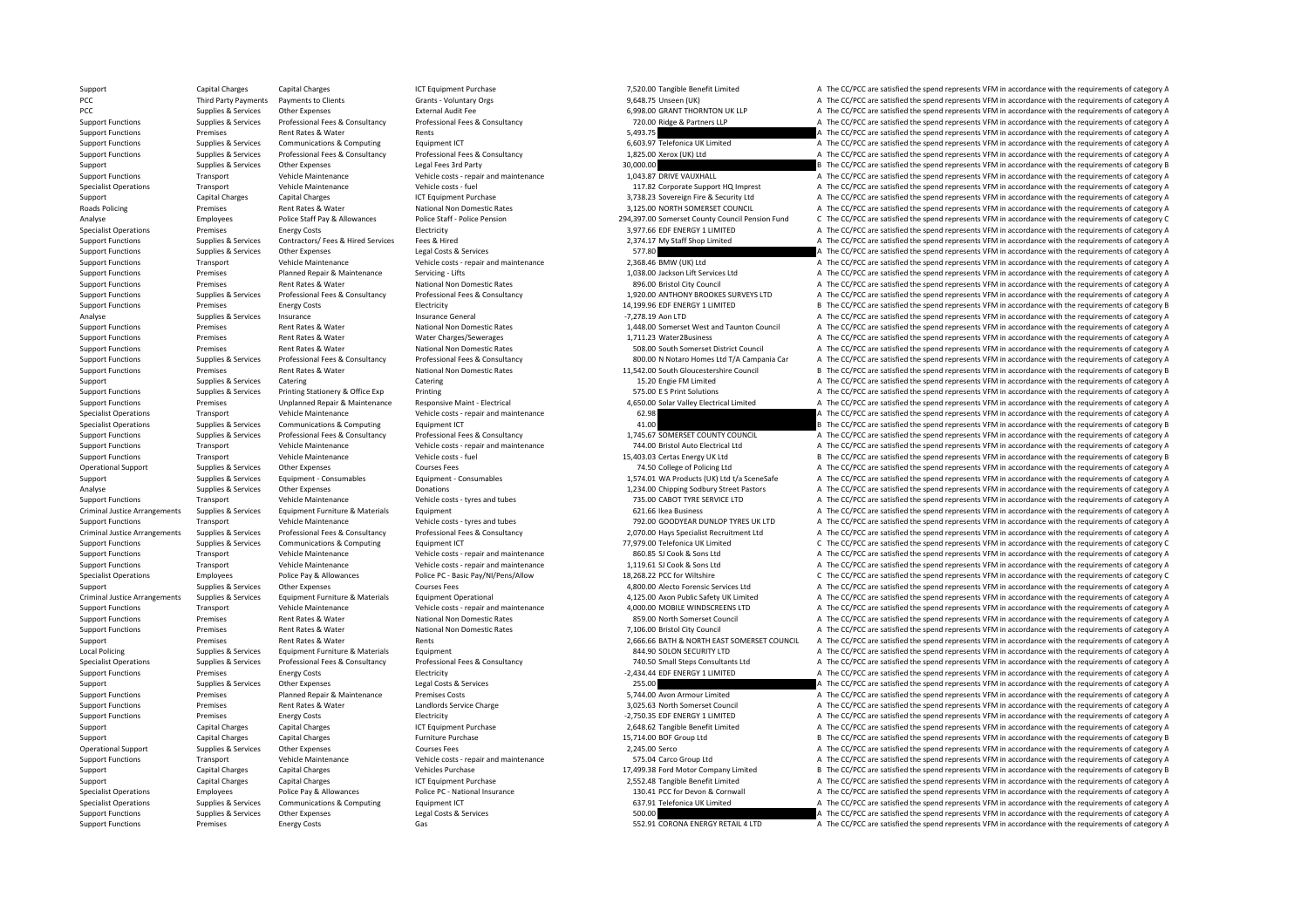Support Functions Third Party Payments Other Local Authorities or Forces Contributions to Other Forces A,701.51 PCC for Gloucestershire A The CC/PCC are satisfied the spend represents VFM in accordance with the requirement Specialist Operations Supplies & Services Other Expenses Supplies Courses Fees Supplies A The CC/PCC are satisfied the spend represents VFM in accordance with the requirements of category A Local Policing Supplies & Services Subsistence & Conference Conference Conference Conference Conference Conference Conference Conference Conference Conference Conference Conference Conference a Conference of the CONFerence Support Functions Transport Vehicle Maintenance Vehicle costs – repair and maintenance vehicle costs – repair and maintenance and the Sackle Sackle Maintenance and the CC/PCC are satisfied the spend represents VFM in accor Employees Police Pay & Allowances Police Sergeant - Basic Pay/NI/Pens 10,320,22 PCC for Wiltshire C The CC/PCC are satisfied the spend represents VFM in accordance with the requirements of category C Employees Police Staff Pay & Allowances Staffing Agency Staffing Agency and the State of Agency 7,073.55 Matrix SCM Ltd A The CC/PCC are satisfied the spend represents VFM in accordance with the requirements of category A Third Party Payments Payments to Clients Grants - Voluntary Orgs Grants - Voluntary Orgs 4,934.34 Next Link A The CC/PCC are satisfied the spend represents VFM in accordance with the requirements of category A Support Capital Charges Capital Charges Capital Charges ICT Equipment Purchase 951.00 Tangible Benefit Limited A The CC/PCC are satisfied the spend represents VFM in accordance with the requirements of category A Suppliers & Services Suppliers Equipment Furniture & Materials Equipment Repairs & Maintenance 1.983.45 Cablecom Networking Ltd A The CC/PCC are satisfied the spend represents VFM in accordance with the requirements of cat Specialist Operations Transport Vehicle Allowances Travel fares Travel fares ST6.25 B The CC/PCC are satisfied the spend represents VFM in accordance with the requirements of category B Supplies & Services Professional Fees & Consultancy Professional Fees & Consultancy Professional Fees & Consultancy Professional Fees & Consultancy Professional Fees & Consultancy Professional Fees & Consultancy A The CO/P Support Functions Supplies & Services Equipment Furniture & Materials Equipment 22.82 A The CC/PC are satisfied the spend represents VFM in accordance with the requirements of category A Support Functions Premises Rent Rates & Water National Non Domestic Rates 46,368.00 South Gloucestershire Council B The CC/PCC are satisfied the spend represents VFM in accordance with the requirements of category B Support Functions Transport Vehicle Maintenance Vehicle costs – tyres and tubes 530.06 GOODYEAR DUNLOP TYRES UK LTD A The CC/PCC are satisfied the spend represents VFM in accordance with the requirements of category A Support Functions Transport Vehicle Maintenance Vehicle costs ‐ repair and maintenance 6,873.97 SJ Cook & Sons Ltd A The CC/PCC are satisfied the spend represents VFM in accordance with the requirements of category A Operational Support Supplies & Services Subsistence Subsistence Accommodation Accommodation 115.00 Serco A The CC/PCC are satisfied the spend represents VFM in accordance with the requirements of category A Support Functions Supplies & Services Grants & Subscriptions Subscriptions Subscriptions Subscriptions Subscriptions Subscriptions Subscriptions (and the service of Policing Ltd A The CC/PCC are satisfied the spend represe Support Functions Supplies & Services Communications & Computing Equipment ICT Software 767.27 SOFTWARE BOX LTD A The CC/PCC are satisfied the spend represents VFM in accordance with the requirements of category A Support Functions Supplies & Services Communications & Computing Equipment ICT 24,997.76 Telefonica UK Limited B The CC/PCC are satisfied the spend represents VFM in accordance with the requirements of category B Support Functions Supplies & Services Professional Fees & Consultancy Professional Fees & Consultancy Professional Fees & Consultancy Support and the COM Many Support of the CC/PCC are satisfied the spend represents VFM in Transport Vehicle Maintenance Vehicle costs – fuel 59.71 PCC for Gloucestershire C The CC/PCC are satisfied the spend represents VFM in accordance with the requirements of category C Support Functions Supplies & Services Other Expenses Cost Of Appeals Cost Of Appeals and the Services Cost Of Appeals 1,045.50 A The CC/PCC are satisfied the spend represents VFM in accordance with the requirements of cate Support Functions Premises Energy Costs Electricity Electricity and the Support of the Support The CC/PCC are satisfied the spend represents VFM in accordance with the requirements of category A Support Functions Transport Vehicle Maintenance Vehicle costs – fuel Vehicle costs – fuel 30,364.17 Arval UK Ltd B The CC/PCC are satisfied the spend represents VFM in accordance with the requirements of category B The CC/ Travel fares Travel fares Travel fares Travel fares and the CC/PCC are satisfied the spend represents VFM in accordance with the requirements of category A The CC/PCC are satisfied the spend represents VFM in accordance wi Criminal Justice Arrangements Supplies & Services Equipment Furniture & Materials Equipment Supplies Equipment Supplies and The CC/PCC are satisfied the spend represents VFM in accordance with the requirements of category Support Functions Supplies & Services Equipment Furniture & Materials Equipment Operational Equipment Operational 1,121.53 Safariland UK A The CC/PCC are satisfied the spend represents VFM in accordance with the requiremen Support Functions Premises Premises Rent Rates & Water National Non Domestic Rates 77,112.00 Sedgemoor District Council C The CC/PCC are satisfied the spend represents VFM in accordance with the requirements of category C C The CC/PCC are satisfied the spend represents VFM in accordance with the requirements of category C Support Functions Employees Indirect Employee Expenses Advertising for Staff 3,970.50 Hays Specialist Recruitment Ltd A The CC/PCC are satisfied the spend represents VFM in accordance with the requirements of category A Analyse Transport Vehicle Allowances Cycle costs 3,793.30 Bike UK A The CC/PCC are satisfied the spend represents VFM in accordance with the requirements of category A Support Functions Premises Waste Disposal – Premises Waste Disposal – Premises Waste Disposal – Premises Waste Disposal – Premises Premises Premises Premises Premises Premises Premises Sconsultancy and the Supposal Example A The CC/PCC are satisfied the spend represents VFM in accordance with the requirements of category A Support Functions Transport Vehicle Maintenance Vehicle costs – fuel Vehicle costs – fuel 30,526.23 Arval UK Ltd B The CC/PCC are satisfied the spend represents VFM in accordance with the requirements of category B The Cri Operational Support Supplies & Services Other Expenses Horses Forage Horses Forage 1,150.00 DC SMITH A The CC/PCC are satisfied the spend represents VFM in accordance with the requirements of category A Investigative Support Supplies & Services Forensic Science Services Forensic Science Services Forensic Science Services Forensic Science Services Forensic Science Services Forensic Science Services Forensic Science Service Criminal Justice Arrangements Supplies & Services Professional Fees & Consultancy Professional Fees & Consultancy Professional Fees & Consultancy 40,100.00 BAE Systems Applied Intelligence B The CC/PCC are satisfied the sp Support Functions Premises Energy Costs Energy Costs Electricity Electricity Electricity Electricity Electricity Electricity and the control of the CC/PCC are satisfied the spend represents VFM in accordance with the requi Investigative Support Supplies & Services Forensic Science Services Forensic Science Services 20,944.05 Orchid Cellmark Ltd <sup>B</sup> The CC/PCC are satisfied the spend represents VFM in accordance with the requirements of category B Support Functions Premises Rent Rates & Water Rents Rents Rents Rents Rents and Support FAST SOMERSET COUNCIL A The CC/PCC are satisfied the spend represents VFM in accordance with the requirements of category A Support Functions Supplies & Services Equipment Furniture & Materials Equipment Repairs Equipment Repairs & Maintenance 15.83 A The CC/PCC are satisfied the spend represents VFM in accordance with the requirements of categ Premises Unplanned Repair & Maintenance Responsive Maint - Ext Works 2,650.00 NAILSEA CONSTRUCTION LTD A The CC/PCC are satisfied the spend represents VFM in accordance with the requirements of category A Support of categ Support Functions Supplies & Services Communications & Computing For Formulations and Telefonica UK Limited 24,799.64 Telefonica UK Limited B The CC/PCC are satisfied the spend represents VFM in accordance with the require Support Functions Supplies & Services Equipment - Consumables Equipment - Consumables Equipment - Consumables Equipment - Consumables Equipment - Consumables Equipment - Consumables Equipment - Consumables Equipment - Cons Analyse Supplies & Services Catering Catering Catering Catering Catering Catering Catering Catering Catering Catering Catering Catering Catering Catering Catering Catering Catering Catering and the spend represents of the Planned Repair & Maintenance Manned Maint - Electrical Season and Season and Season and Season and Season and Season and Season and Season A The CC/PCC are satisfied the spend represents VFM in accordance with the requirem Support Functions Supplies & Services Communications & Computing Equipment ICT examples and the state of the Services Computing Equipment ICT examples and the spend reforming the Services of category A The CC/PCC are satis Analyse Transport Vehicle Allowances Travel fares Travel fares 13,416.28 Click Travel Ltd B The CC/PCC are satisfied the spend represents VFM in accordance with the requirements of category B Support Capital Charges Capital Charges Construction & Conversion Works 16,105.00 Protective Coating Systems (UK) Ltd B The CC/PCC are satisfied the spend represents VFM in accordance with the requirements of category B Support Functions Transport Vehicle Maintenance Vehicle costs - repair and maintenance 1,458.89 My Garage Automotive Ltd A The CC/PCC are satisfied the spend represents VFM in accordance with the requirements of category A Specialist Operations Premises Energy Costs Electricity Electricity Electricity Electricity 2,764.84 EDF ENERGY 1 LIMITED A The CC/PCC are satisfied the spend represents VFM in accordance with the requirements of category Support Functions Supplies & Services Communications & Computing Equipment ICT Software 966.00 966.00 A The CC/PCC are satisfied the spend represents VFM in accordance with the requirements of category A Support Functions Supplies & Services Contractors/ Fees & Hired Services Fees & Hired Services Fees & Hired Services Fees & Hired A The COPCC are satisfied the spend represents VFM in accordance with the requirements of ca Support Functions Supplies & Services Contractors/ Fees & Hired Services Fees & Hired Hired Services Fees & Hired Services Fees & Hired Services Fees & Hired Mater Services Fees & Hired Services Fees & Hired Mater Services Support Supplies Supplies & Services Catering Catering Catering Catering Catering Catering Catering Catering Catering Catering Catering Catering Catering Catering Catering Catering Catering Catering Catering Catering Categ Support Functions Supplies & Services Communications & Computing Equipment ICT Software examples and the manufold of the CONST Public of CONST Public and the CONST Public of CONST Public and the spend represents VFM in acc Support Functions Premises Rent Rates & Water National Non Domestic Rates 2,898.00 South Gloucestershire Council A The CC/PCC are satisfied the spend represents VFM in accordance with the requirements of category A Investigative Support Supplies & Services Medical Fees Pathologists reports Pathologists reports 2,612.00 Dr A J Jeffery A The CC/PCC are satisfied the spend represents VFM in accordance with the requirements of category A Specialist Operations Supplies & Services Contractors/ Fees & Hired Services Fees & Hired Services Fees & Hired Services Fees & Hired Services Fees & Hired Services Fees & Hired Services Fees & Hired 2,700.00 Prevent plc 2 Support Functions Supplies & Services Other Expenses Courses Fees Courses Fees 1,928.50 College of Policing Ltd A The CC/PCC are satisfied the spend represents VFM in accordance with the requirements of category A Support Functions Premises Rent Rates & Water Landlords Service Charge 369.47 FMS Ltd - Cabot Park Service Charge A The CC/PCC are satisfied the spend represents VFM in accordance with the requirements of category A Support Functions Supplies & Services Professional Fees & Consultancy Professional Fees & Consultancy Professional Fees & Consultancy Professional Fees & Consultancy 3,290.67 White Young & Green (WYG) A The CC/PCC are sati Support Supplies Services Other Expenses Legal Costs & Services 1,500.00 A The CC/PCC are satisfied the spend represents VFM in accordance with the requirements of category A The CONCES Category A The CC/PCC are satisfied Support Functions Premises Energy Costs Functions Electricity Functions Electricity Electricity Functions and the CONSTANTED A The CC/PCC are satisfied the spend represents VFM in accordance with the requirements of catego Support Functions Third Party Payments Contribution Contribution Contribution Contribution Contribution 15,000.00 CIPFA Business Limited B The CC/PCC are satisfied the spend represents VFM in accordance with the requiremen A The CC/PCC are satisfied the spend represents VFM in accordance with the requirements of category A Analyse Supplies & Services Other Expenses Donations Donations Donations S00.00 A The CC/PCC are satisfied the spend represents VFM in accordance with the requirements of category A Supplies & Services Communications & Computing Equipment ICT Repairs & Maintenance 2,250.00 Internet Videocommunications Ltd A The CC/PCC are satisfied the spend represents VFM in accordance with the requirements of catego Criminal Justice Arrangements Supplies & Services Medical Fees Doctors - call out fees Doctors - call out fees Doctors - call out fees Doctors - call out fees 154,875.65 G45 Forensic & Medical Services Ltd C The CC/PCC are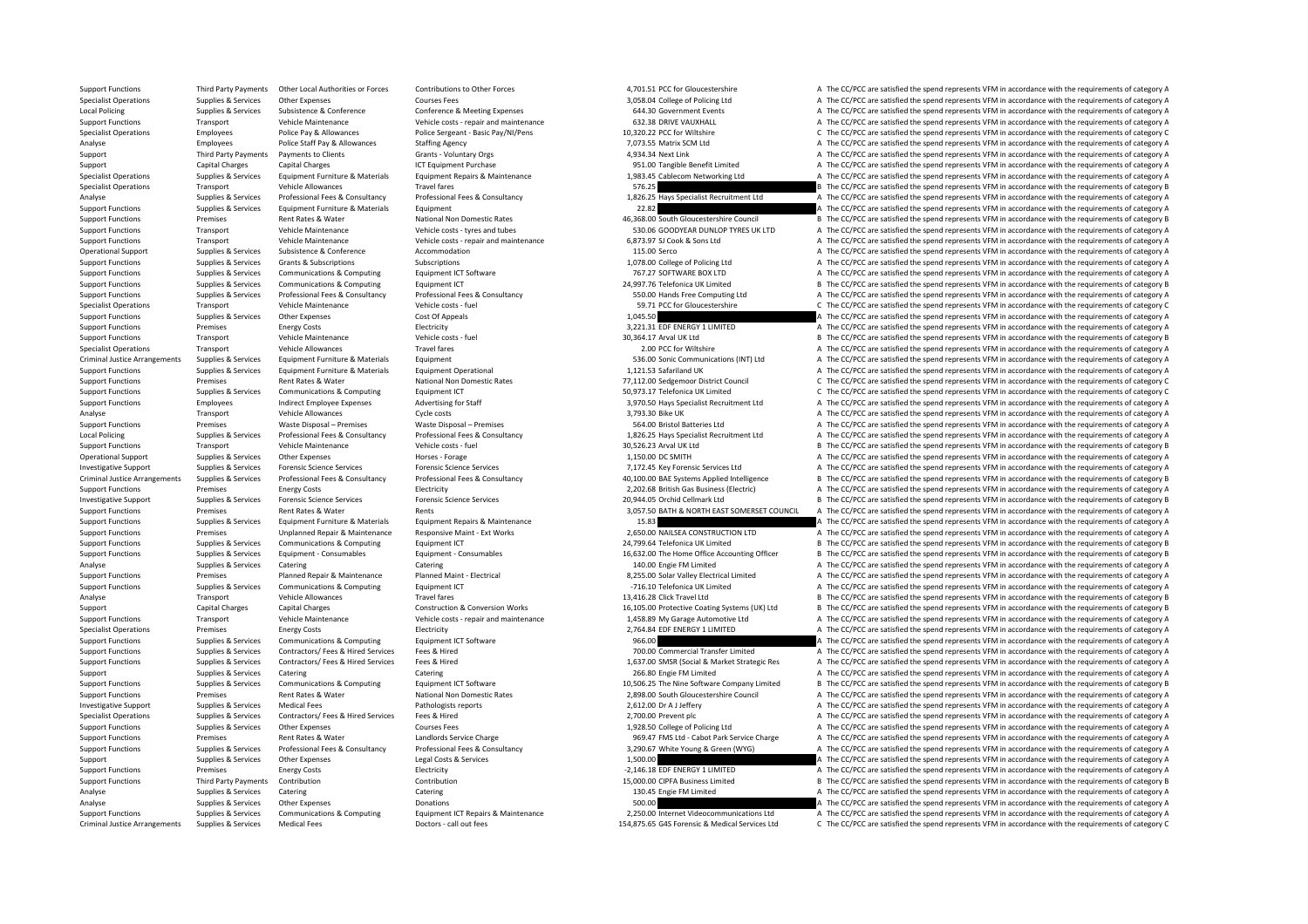Criminal Justice Arrangements Supplies & Services Other Expenses Maintenance of dogs/cats Maintenance of dogs/cats 743.34 Overhill Kennels & Exports A The CC/PCC are satisfied the spend represents VFM in accordance with th

Specialist Operations Supplies & Services Communications & Computing Equipment ICT 601.94 Telefonica UK Limited A The CC/PCC are satisfied the spend represents VFM in accordance with the requirements of category A Investigative Support Supplies & Services Forensic Science Services Forensic Science Services Forensic Science Services Forensic Science Services ervices Same 5,315.65 Key Forensic Services Ltd A The CC/PCC are satisfied t Investigative Support Supplies & Services Forensic Science Services Forensic Science Services Forensic Science Services Forensic Science Services Forensic Science Services Forensic Science Services A The CC/PCC are satisfi Criminal Justice Arrangements Supplies & Services Other Expenses Maintenance of dogs/cats Maintenance of dogs/cats 789.15 Overhill Kennels & Exports A The CC/PCC are satisfied the spend represents VFM in accordance with th Supplies & Services Professional Fees & Consultancy Professional Fees & Consultancy Professional Fees & Consultancy Professional Fees & Consultancy Professional Fees & Consultancy Professional Fees & Consultancy Profession Specialist Operations Supplies & Services Contractors/ Fees & Hired Services Fees & Hired - Cleaning Cells/Vehs 9.99 B The CC/PCC are satisfied the spend represents VFM in accordance with the requirements of category B The Support Premises Rent Rates & Water Rents Rents Rents Rents Rents Rents Rents Rents Rents Rents Rents Rents Rents Rents Rents Rents Rents Rents Rents Rents Rents Rents Rents Rents Rents Rents Rents Rents Rents Rents Rents Support Support Support Subsistence & Conference Accommodation and a services are accommodation and a service a service of a services of category A services Subsistence & Conference Accommodation and A Services and COPCC a Support Functions Supplies & Services Communications & Computing Equipment ICT equipment CT 69,136.82 Telefonica UK Limited C The CC/PCC are satisfied the spend represents VFM in accordance with the requirements of categor PCC Third Party Payments Payments to Clients Grants Voluntary Orgs Grants Voluntary Orgs 14,916.67 Resolve West B The CC/PCC are satisfied the spend represents VFM in accordance with the requirements of category B Criminal Justice Arrangements Supplies & Services Forensic Science Services Forensic Science Services Forensic Science Services Forensic Science Services Forensic Science Services (Figure 2010), D.O.D.O.D. Alere Toxicology Support Functions Support Functions Support Functions Contractors/ Fees & Hired Services Fees & Hired 549.98 Cyclescheme Ltd A The CC/PCC are satisfied the spend represents VFM in accordance with the requirements of catego Support Functions Premises Planned Repair & Maintenance Servicing Agreements 624.00 STQ SAFE T QUIP A The CC/PCC are satisfied the spend represents VFM in accordance with the requirements of category A Operational Support Supplies & Services Contractors/ Fees & Hired Services Fees & Hired 1,152.72 Advance Marine A The CC/PCC are satisfied the spend represents VFM in accordance with the requirements of category A Support Functions Premises Energy Costs Electricity Electricity Electricity and the costs Electricity Electricity and the costs and the costs are satisfied the spend represents VFM in accordance with the requirements of ca Specialist Operations Employees Police Staff Pay & Allowances Police Staff - Basic Pay/NI/Pens 4,967.38 PCC for Wiltshire A The CC/PCC are satisfied the spend represents VFM in accordance with the requirements of category Support Capital Charges Capital Charges Construction & Conversion Works 138,147.16 Midas Construction Ltd C The CC/PCC are satisfied the spend represents VFM in accordance with the requirements of category C Support Functions Transport Vehicle Maintenance Vehicle costs - repair and maintenance 1,225.89 CASTROL (UK) LTD A The CC/PCC are satisfied the spend represents VFM in accordance with the requirements of category A Criminal Justice Arrangements Supplies & Services Clothing Uniforms & Laundry Manufor Laundry & Dry Cleaning have a manufor the state of the Supplies and Exeter NHS Foundati A The CC/PCC are satisfied the spend represents Support Functions Premises Planned Repair & Maintenance Premises Costs 7,385.00 Avon Armour Limited A The CC/PCC are satisfied the spend represents VFM in accordance with the requirements of category A The CONCES are satis Support Functions Support Support Support of the Consultance of Consultance Professional Fees & Consultance Professional Fees & Consultance Professional Fees & Consultance Consultance Consultance and the CONSULTANCE ACCORD PCC Supplies & Services Equipment Furniture & Materials Foujoment Supplies Equipment 539.00 Romac Building Contractors Ltd A The CC/PCC are satisfied the spend represents VFM in accordance with the requirements of category Operational Support Support Support Support Other Expenses Courses Fees Courses Fees 1,506.00 College of Policing Ltd A The CC/PCC are satisfied the spend represents VFM in accordance with the requirements of category A Support Supplies & Services Other Expenses Legal Fees 3rd Party Legal Fees 3rd Party 1,253.14 A The CC/PCC are satisfied the spend represents VFM in accordance with the requirements of category A Investigations Supporters A The CC/PCC are satisfied the spend represents VFM in accordance with the requirements of category A Support Functions Third Party Payments Other Local Authorities or Forces Contributions to Other Forces states and the CONCE of Gloucestershire A The CC/PCC are satisfied the spend represents VFM in accordance with the requ Support Functions Transport Vehicle Maintenance Vehicle costs – tyres and tubes 1,358.08 CABOT TYRE SERVICE LTD A The CC/PCC are satisfied the spend represents VFM in accordance with the requirements of category A Supplies & Services Communications & Computing Equipment ICT Repairs & Maintenance 2,419.00 Basware Holdings Limited and The CC/PCC are satisfied the spend represents VFM in accordance with the requirements of category A C A The CC/PCC are satisfied the spend represents VFM in accordance with the requirements of category A Analyse Supplies & Services Catering Catering Catering Catering Catering Catering States Category A The CC/PCC are satisfied the spend represents VFM in accordance with the requirements of category A Supplies & Services Communications & Computing Equipment ICT Consumables 1.320.00 Tangible Benefit Limited A The CC/PCC are satisfied the spend represents VFM in accordance with the requirements of category A Support Functions Premises Energy Costs Energy Costs Electricity Electricity Electricity 2,910.80 British Gas Business (Electricity A The CC/PCC are satisfied the spend represents VFM in accordance with the requirements of A The CC/PCC are satisfied the spend represents VFM in accordance with the requirements of category A Support Functions Premises Planned Repair & Maintenance Planned Maint - Electrical 525.00 Solar Valley Electrical Limited A The CC/PCC are satisfied the spend represents VFM in accordance with the requirements of category Criminal lustice Arrangements Sunnlies & Services Professional Fees & Consultancy Professional Fees & Consultancy Professional Fees & Consultancy Professional Fees & Consultancy Professional Fees & Consultancy Professional Support Functions Premises Energy Costs Gas Gas Gas Function Cases CORONA ENERGY RETAIL 4 LTD A The CC/PCC are satisfied the spend represents VFM in accordance with the requirements of category A Support Functions Premises Energy Costs Electricity Electricity and the Support Electricity 1,936.24 EDF ENERGY 1 LIMITED A The CC/PCC are satisfied the spend represents VFM in accordance with the requirements of category Support Functions Transport Vehicle Maintenance Vehicle costs – tyres and tubes 527.97 GOODYEAR DUNLOP TYRES UK LTD A The CC/PCC are satisfied the spend represents VFM in accordance with the requirements of category A Supp Support Functions Supplies & Services Communications & Computing Equipment ICT Software 6,705.16 INSIGHT DIRECT (UK) LTD A The CC/PCC are satisfied the spend represents VFM in accordance with the requirements of category A Operational Support Supplies & Services Contractors/ Fees & Hired Services Fees & Hired Services Fees & Hired 344.00 DC SMITH A The CC/PCC are satisfied the spend represents VFM in accordance with the requirements of categ Supplies & Supplies & Supplies & Supplies & Supplies & Supplies & Factory of The Company of the company of the Company of the Company of the Company of the Company of the Company of the Company of the Company of the Compan PCC Third Party Payments Payments to Clients Grants Voluntary Orgs Grants Crants Crants Crants Crants Crients Grants Crants Crants Crants Crants Crants Crants Crants Crants Crants Crants Crants Crants Crants Crants Crants Support Functions Premises Rent Rates & Water National Non Domestic Rates 1,510.00 South Gloucestershire Council A The CC/PCC are satisfied the spend represents VFM in accordance with the requirements of category A Support Capital Charges Capital Charges Capital Charges ICT Equipment Purchase 622.00 Kohler Uninterruptible Power Ltd A The CC/PCC are satisfied the spend represents VFM in accordance with the requirements of category A Support Functions Transport Vehicle Maintenance Vehicle costs – tyres and tubes 1,793.00 GOODYEAR DUNLOP TYRES UK LTD A The CC/PCC are satisfied the spend represents VFM in accordance with the requirements of category A Su Premises Rent Rates & Water National Non Domestic Rates 3,805.00 Bristol City Council A The CC/PCC are satisfied the spend represents VFM in accordance with the requirements of category A Investigations Supplies & Services Catering Catering Catering Catering Catering Catering Catering Catering Catering Catering Catering Catering 131.90 Engile FM Limited A The CC/PCC are satisfied the spend represents VFM in Support Functions Transport Vehicle Maintenance Vehicle costs – tyres and tubes 574.55 CABOT TYRE SERVICE LTD A The CC/PCC are satisfied the spend represents VFM in accordance with the requirements of category A Criminal Justice Arrangements Sunnlies & Services Foujoment Furniture & Materials Foujoment Furniture & Materials Furniture and Furniture and Furniture and Fund to the COPCC are satisfied the spend represents VFM in accord Support Functions Transport Vehicle Allowances Cycle costs Cycle costs and the costs 4,000.00 Sustainable Travel Solutions Ltd A The CC/PCC are satisfied the spend represents VFM in accordance with the requirements of cate Operational Support Support Support Supporters Other Expenses Vet Fees & Supplies Vet Fees & Supplies 1,212.91 B & W Equine Group Ltd A The CC/PCC are satisfied the spend represents VFM in accordance with the requirements Support Functions Transport Vehicle Hire Hired Vehicle Costs Hired Vehicle Costs Hired Vehicle Costs Hired Vehicle Costs and the Costs and the costs and the costs and the costs of the costs and the costs of the costs and t Contract on the Supplies & Services Equipment Furniture & Materials Foujoment Operational Furniture Contract Contract Central Control of COPCC are satisfied the spend represents VEM in accordance with the requirements of c Support Functions Transport Vehicle Maintenance Vehicle costs - commissioning 1,372.43 Vehicle Livery Solutions Ltd A The CC/PCC are satisfied the spend represents VFM in accordance with the requirements of category A Investigations Supplies & Services Contractors/ Fees & Hired Services Fees & Hired 1,500.00 METROPOLITAN POLICE SERVICE A The CC/PCC are satisfied the spend represents VFM in accordance with the requirements of category A Local Policing School Transport Vehicle Allowances Vehicle mileage allowance Vehicle mileage allowance Vehicle mileage allowance 327.01 A The CC/PCC are satisfied the spend represents VFM in accordance with the requirement Support Functions Supplies & Services Fouloment Furniture & Materials Fouloment 12.50 Corporate Support HQ Imprest A The CC/PCC are satisfied the spend represents VFM in accordance with the requirements of category A Support Capital Charges Capital Charges Capital Charges ICT Equipment Purchase 12,374.00 INSIGHT DIRECT (UK) LTD B The CC/PCC are satisfied the spend represents VFM in accordance with the requirements of category B Support Functions Premises Energy Costs Gas Gas Gas and the Support Facture of the COPCC are satisfied the spend represents VFM in accordance with the requirements of category A Criminal Justice Arrangements Supplies & Services Other Expenses Maintenance of dogs/cats Maintenance of dogs/cats 789.15 Overhill Kennels & Exports A The CC/PCC are satisfied the spend represents VFM in accordance with th Local Policing Supplies & Services Equipment Furniture & Materials Equipment Equipment 1,126.27 SOLON SECURITY LTD A The CC/PCC are satisfied the spend represents VFM in accordance with the requirements of category A Capital Charges Capital Charges Capital Charges ICT Equipment Purchase 1CT Equipment Purchase 9,186.80 Maytech Communications Ltd A The CC/PCC are satisfied the spend represents VFM in accordance with the requirements of c Specialist Operations Employees Police Pay & Allowances Police Inspector - Basic Pay/NI/Pens 10,370.77 PCC for Wiltshire C The CC/PCC are satisfied the spend represents VFM in accordance with the requirements of category C Support Capital Charges Capital Charges Construction & Construction & Conversion Fees 3,844.00 Ridge & Partners LLP A The CC/PCC are satisfied the spend represents VFM in accordance with the requirements of category A Operational Support Supplies & Services Other Expenses Courses Fees Courses Fees 1,000.00 College of Policing Ltd A The CC/PCC are satisfied the spend represents VFM in accordance with the requirements of category A The CC The CC/PCC are satisfied the spend represents VFM in accordance with the requirements of category A Specialist Operations Transport Vehicle Maintenance Vehicle costs – repair and maintenance 87.99 87.99 B The CC/PCC are satisfied the spend represents VFM in accordance with the requirements of category B Criminal Justice Arrangements Supplies & Services Equipment Furniture & Materials Equipment Equipment Supplies A The CC/PCC are satisfied the spend represents VFM in accordance with the requirements of category A